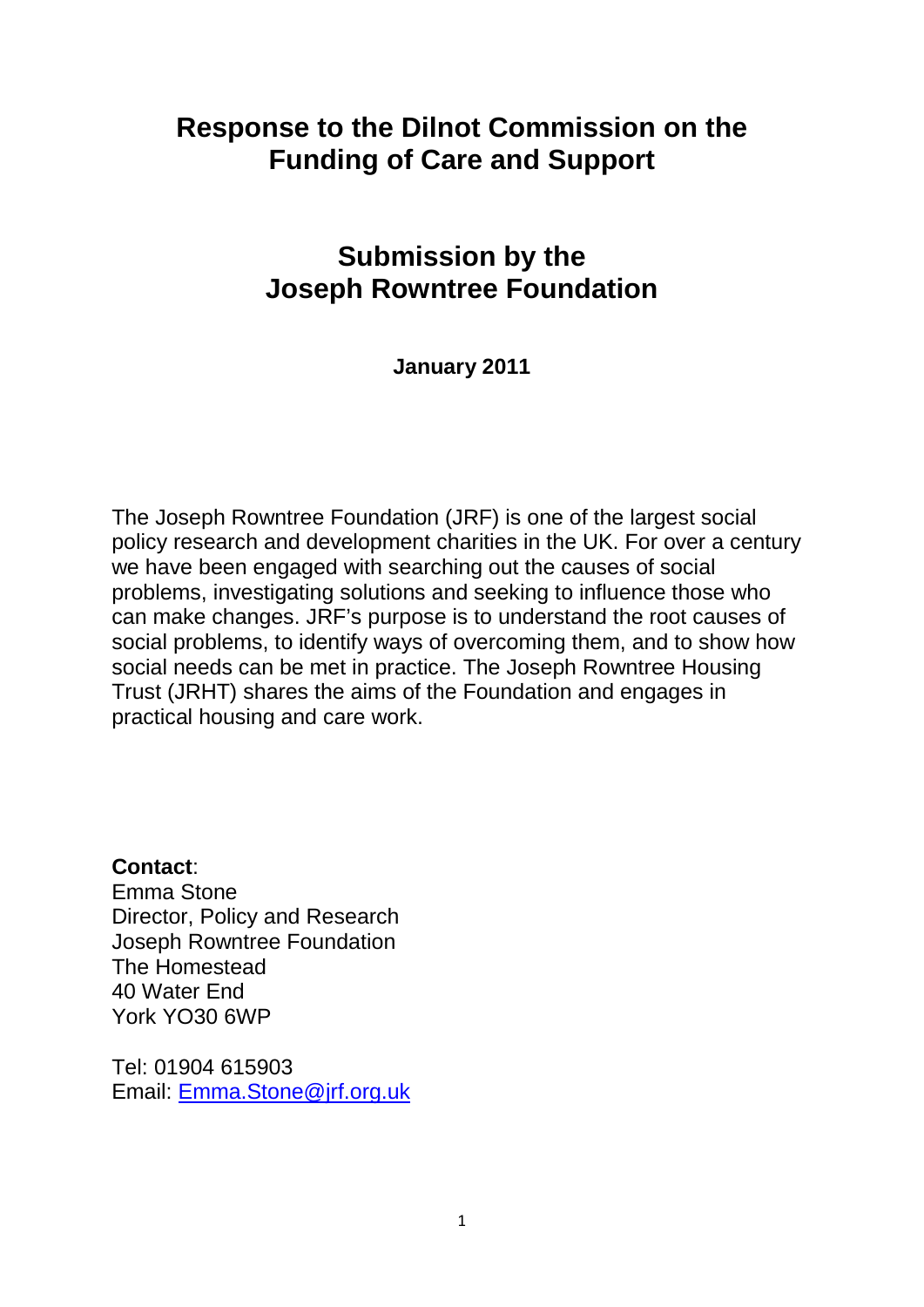### **Executive summary**

The Joseph Rowntree Foundation (JRF) and Joseph Rowntree Housing Trust (JRHT) welcome this opportunity to respond to the Dilnot Commission's Call for Evidence. For over 15 years, JRF has been calling for reform to the current funding system. JRF recognises fully the scale of the task ahead of the Commissioners.

### *Key points*

JRF evidence supports the Commission's analysis of the challenges and opportunities, strengths and weaknesses. In addition, our evidence highlights:

- The necessity of recognising the potential impact of the current reduction in local budgets and care spending. Inadequate investment (e.g. in low-level support or prevention) over the next few years could impede the successful implementation of reforms in the future.
- The value of prevention or 'that bit of help' (low-level support) to people and to the public purse (Centre for Policy on Ageing 2011).
- The critical importance of judging any proposed reforms against their capacity to do the following:
	- − support and facilitate achievement of the outcomes that people themselves want, value and need for a good life;
	- − incentivise investment in low-level support or prevention;
	- − stimulate the development of responsive and alternative approaches (in the private sector as well in communities, families and services);
	- − challenge negative images of ageing, disability and long-term illness at the same time as requiring or encouraging people to increase their contribution to the costs of care (irrespective of the proposed model).

Our response draws attention to JRF evidence in relation to:

- the outcomes that people themselves want and value for a good life – outcomes which are often unmet and unrecognised by the current system;
- the growing diversity of people who require care and support;
- the importance of supporting informal carers;
- considerations relating to housing, care and support.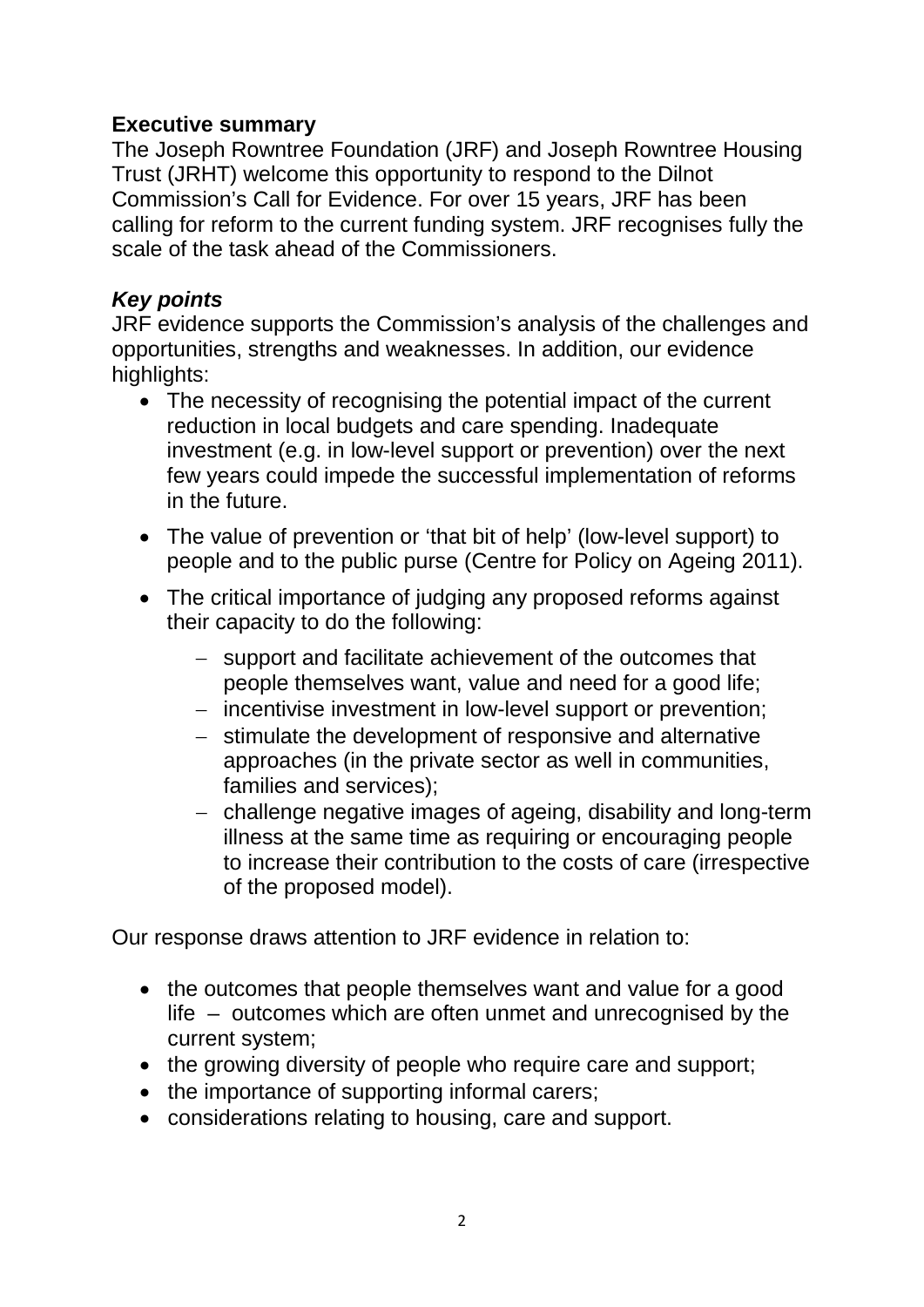#### *Conclusion*

JRF does not advocate for any one funding model over another but we do urge the Commission to propose reforms which support the achievement of user-defined outcomes as such a system should also be better equipped to flex and adapt to future changes. Above all, JRF urges the commission to be radical and forward-thinking in its deliberations, as well as evidence-based.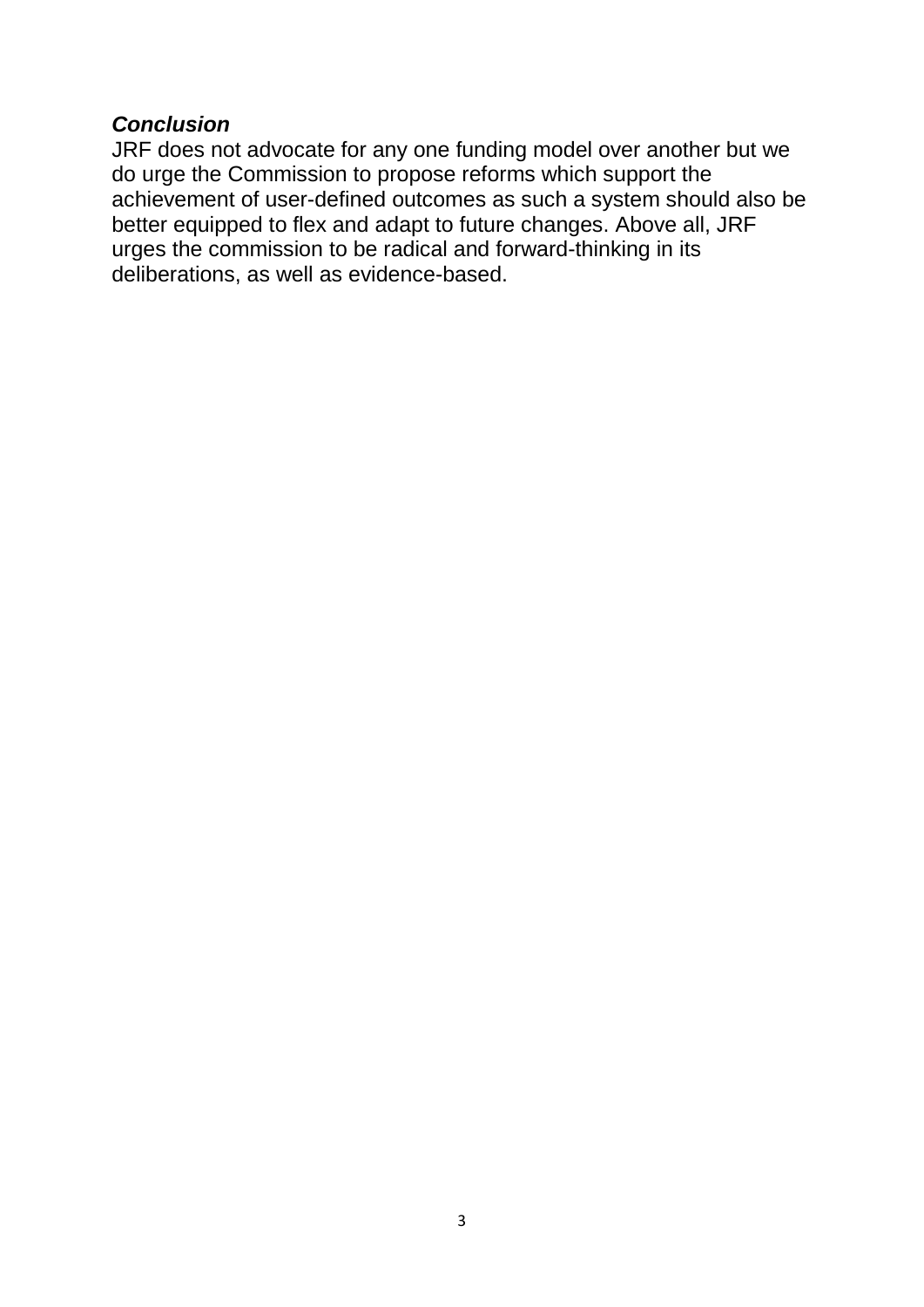### **Introduction**

Joseph Rowntree Foundation (JRF) and Joseph Rowntree Housing Trust (JRHT) welcome this opportunity to respond to the Dilnot Commission's Call for Evidence.

JRF has long called for reform on the basis of evidence from research (JRF) and our experience as a provider of housing and care services for older people and younger disabled adults in Yorkshire and North East England (JRHT). We recognise fully the scale of the task faced by the Commissioners. We urge the Commissioners to be radical and farthinking, as well as evidence-based, in their search for solutions. Our response addresses the three questions and provides full links (in the References) to additional evidence on our website [\(www.jrf.org.uk\)](http://www.jrf.org.uk/). In two cases, we refer to forthcoming evidence due to report later this year.

### **Question 1: Do you agree with the Commission's description of the main opportunities and challenges facing the future funding of care and support?**

The Commission describes four areas in which change brings challenges and opportunities. It is, inevitably, the complex interactions *across* these (demographics, care needs, wealth and assets, and social or technological trends) that presents the biggest challenge in designing a future-proofed funding system. Below, we point to JRF evidence that the Commission may want to explore in more detail.

### *Different populations and groups, including differentials in wealth and assets*

Improvements in technologies, medicines and treatments for ongoing conditions and impairments are significant. Although future morbidity is hard to predict, there is already evidence regarding the increasing diversity of the new generation of older people which present wholly new challenges for the delivery and finding of care. A recent review of the demographic profile and trends among older people with high support needs (Falkingham, *et al*, 2010) and of equalities and diversity issues among this group (Blood and Bamford, 2010) illustrates that population groups that may have been small or relatively 'invisible' are expanding or becoming more visible (e.g. BME older people, older Gypsies and Travellers, LGB and transgender older people). Some 'new' groups are also emerging, such as people with learning difficulties who are living longer – a significant proportion are developing dementia (Watchman, *et al.*, 2010; Kerr, *et al.,* 2006).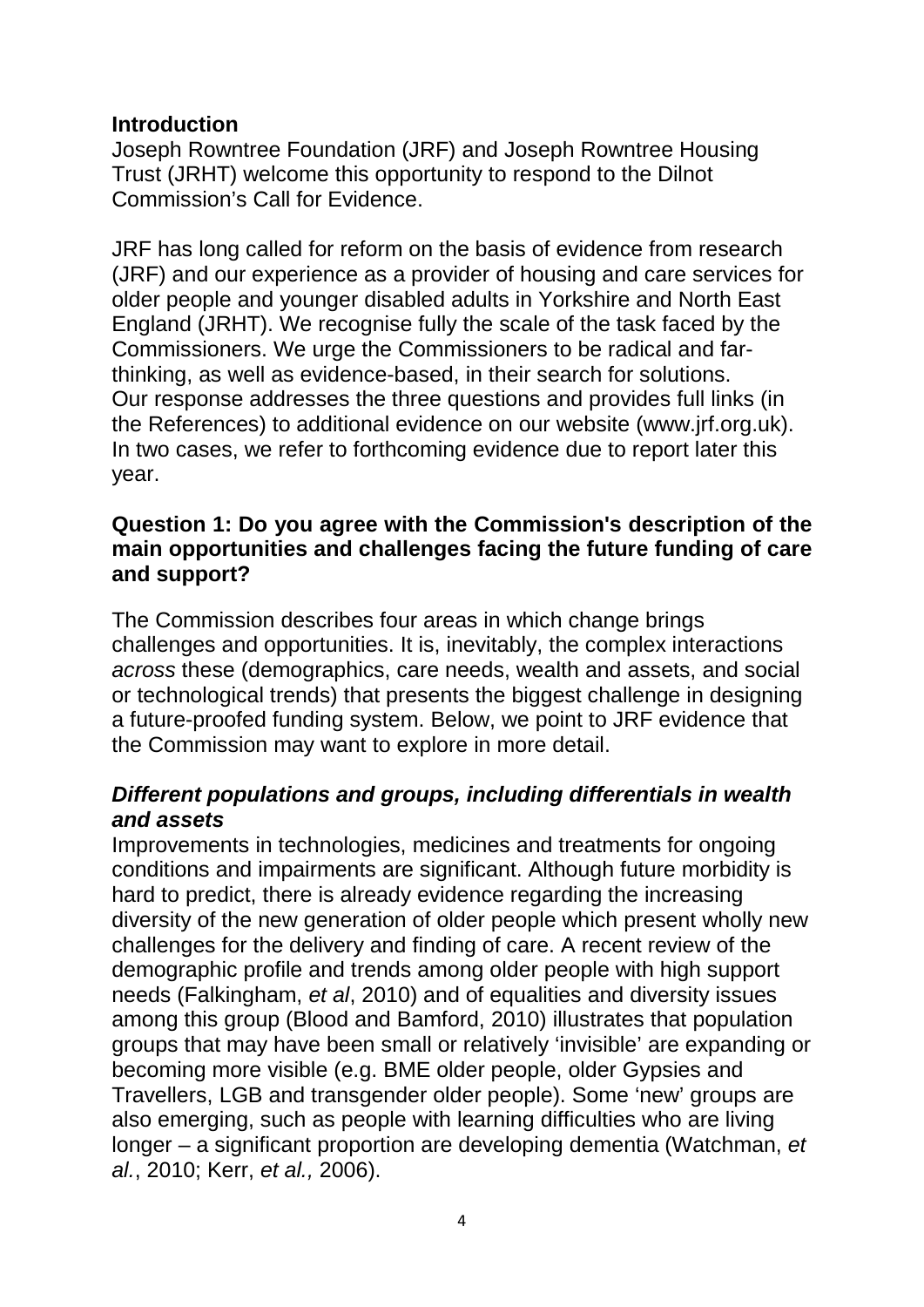A JRF study (Salway, *et al.,* 2007) on long-term ill-health, poverty and ethnicity which looked at Pakistani, Bangladeshi, Ghanaian and white English working-age people living with long-term ill-health, found that many respondents lacked coping skills and felt little control over their situation. People in all four ethnic groups concealed their ill-health. Minority ethnic respondents were particularly disadvantaged. A recent JRF study of older people living with HIV (Power ,2010) showed that they face a series of complex challenges, which often differed from other populations. In particular they reported difficulties in accessing healthcare and need to know their rights. In terms of poverty, people with HIV aged 50 and over were generally, in comparison with their peers, less likely to be economically active and far less likely to have a financial cushion for their old age. Black African women were financially the worst off within this group and indeed had by far the hardest time overall, coping with poverty, poor housing, treatment access and migration issues as well as major HIV stigma within their cultures. Employment was a notably higher concern for black African women than the other subgroups in the study.

Technological and medical progress also mean that disabled children will increasingly experience transition to adult care services *and* transition to long-term care (65+) services. This means spanning across three different funding systems with varying eligibility criteria. Many groups – including people with both physical *and* mental health support needs (Morris, 2004), disabled parents (Olsen and Tyers, 2004), and disabled children transitioning to adulthood (Morris, 2002) already fall between the gaps of the current funding and delivery of care and experience negative outcomes.

Finally, and in relation to wealth and assets, a study based on 30 years of census data (Young, *et al*., 2007) found that some 9 per cent of women and 4 per cent of men aged 65 and over and living in the community in 1991 were in institutional care by 2001. These proportions were slightly lower than the equivalent between 1981 and 1991. Characteristics associated with increased chances of moving into institutional care included older age, being unmarried, poorer health, being a tenant rather than an owner-occupier and, among women, having no children.

#### *Changing expectations*

This issue is highlighted by the Commission as an area where evidence is limited.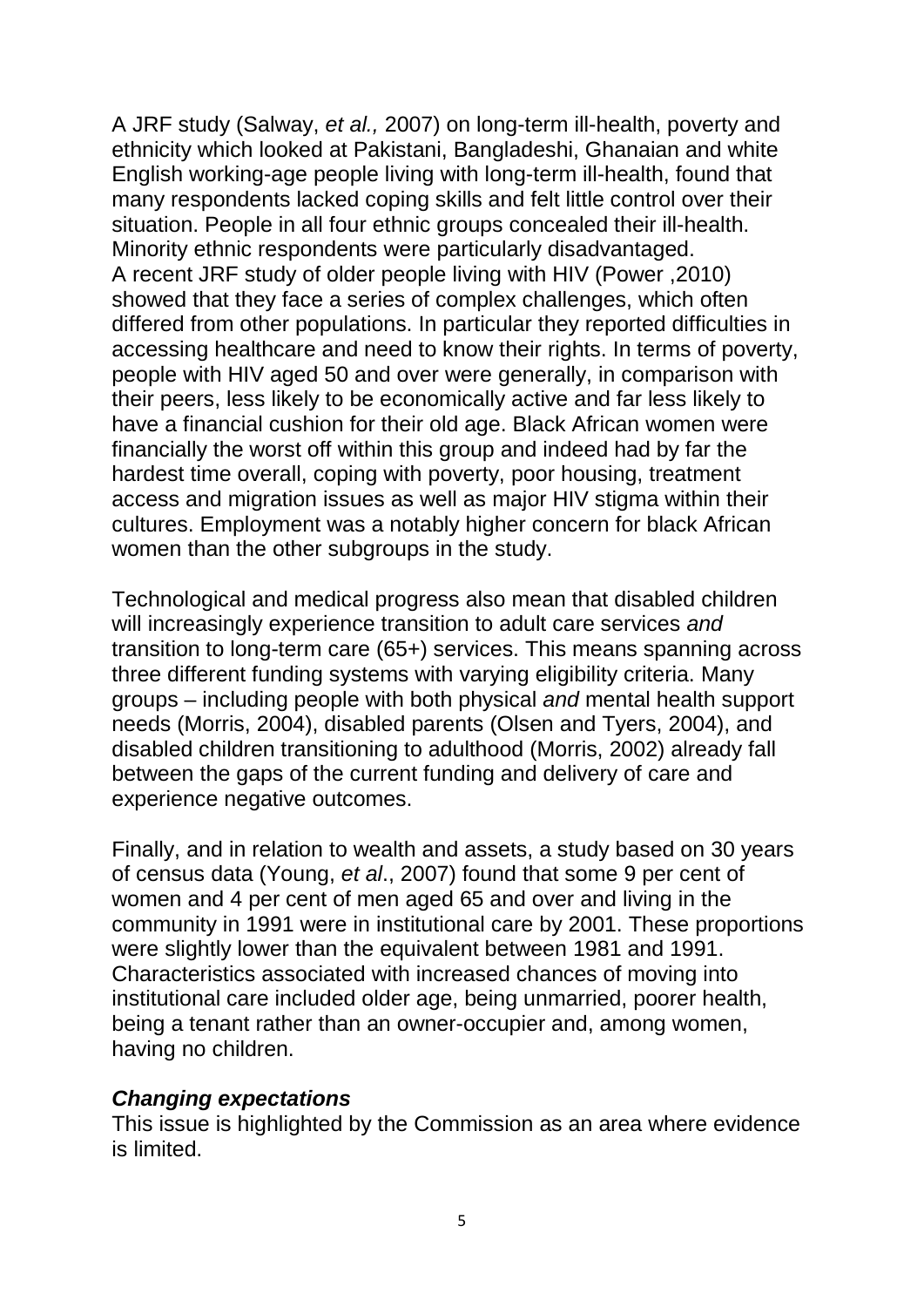JRF has a growing body of research which has engaged different user groups on a range of issues, including their experiences of care and support and how far this meets their aspirations. This has provided insight into how expectations are changing across all care user groups (see Beresford, *et al*., forthcoming; Mauger*, et al*., 2010; Bowers, *et al*., 2009; Glynn, *et al.,* 2008; Hart, *et al*., 2007; Branfield and Beresford, 2006 and 2010; Innes, *et al*., 2006; Godfrey. 2004). These include increasing expectations:

- of person-centred support, where users participate and engage in planning and managing their own care rather than receiving support in a passive way);
- that care and support will facilitate greater independence, independent living and social engagement, including in residential settings and among both working-age and older care users;
- that care and support will actually deliver a far wider range of outcomes than those narrowly falling within either health or social care – including supporting housing, leisure, social and family outcomes within local communities, and being able to achieve a 'normal life' or live on as equal terms as possible to non-disabled peers;
- that there will be possibilities for people who use care and support to be more involved in the wider design, commissioning, delivery, monitoring and evaluation of support and services generally.

Last year, JRF commissioned three think-pieces to challenge assumptions about care and support for older people with high support needs. The papers (Branfield and Beresford ,2010; Burke, 2010; Manthorp, 2010) draw together views from service users and family carers, along with examples of innovation or promising practice. We have since commissioned new research to explore *alternative approaches* based on *reciprocity and mutuality* involving older and younger people with high support needs. While this will not complete in time to inform the Commission, it highlights the appetite for different ways of living together and supporting each other (such as co-housing, or home-share schemes, or care co-operatives) and evolving expectations.

### *Developing the market*

The challenges – and opportunities – of developing the market for care and support warrant greater recognition in the Commission's analysis.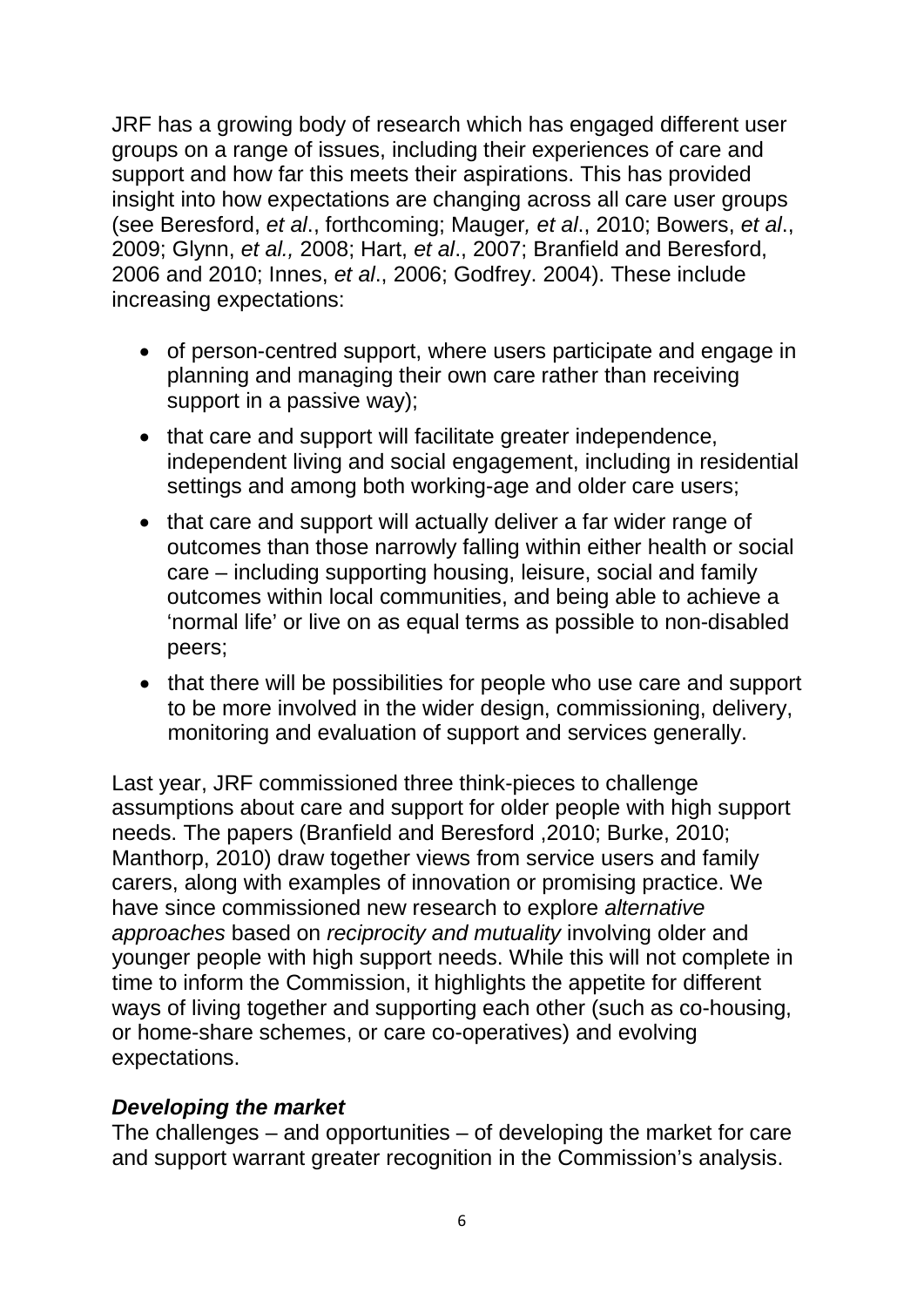This is an area where JRF has little evidence, but we would urge the Commission to ask the questions:

- What has been the role of the current funding system (if any) in stifling innovation or market development?
- How might a funding system stimulate and incentivise a vibrant market that responds to what people want and value, and offers value for money?

### *Informal care*

The Commission recognises the role of friends and relatives in delivering care informally as a means of significantly reducing the costs of formal care for individuals and the state. It warrants greater emphasis. The demands on informal carers are increasing as fewer people are deemed eligible for state funding, yet demographic, social and labour market trends suggest that high reliance on informal care may be unsustainable in the longer term.

In 2007, JRF published a report analysing the characteristics of people who provide unpaid care to family and friends, and characteristics associated with becoming a caregiver. Based on Census data over a 30 year period, the report also mapped poor health and deprivation among carers (Young, *et al*., 2007). The report confirmed:

- geographic variations in England and Wales (giving unpaid care for 20 hours or more per week was highest in the North of England and lowest in the South East of England);
- informal caring was associated with disadvantage: higher in deprived areas and areas with higher level of poor health. Informal carers were relatively disadvantaged, more likely than their peers to be in poor health themselves, and less likely than their peers to be employed.

A funding system which is sustainable over the longer term must take into account that there will be fewer informal carers overall, more informal carers who must also work, and the knock-on and gender impacts of caring: unpaid carers are at a significant economic and social disadvantage, and this disadvantage falls disproportionately on women (Himmelweit and Land, 2008). Carers tend to be in poorer health themselves, but are often unwilling to ask for help (Walker and Walker, 1998) and feel the need to seen to be coping (Philips, Bernard and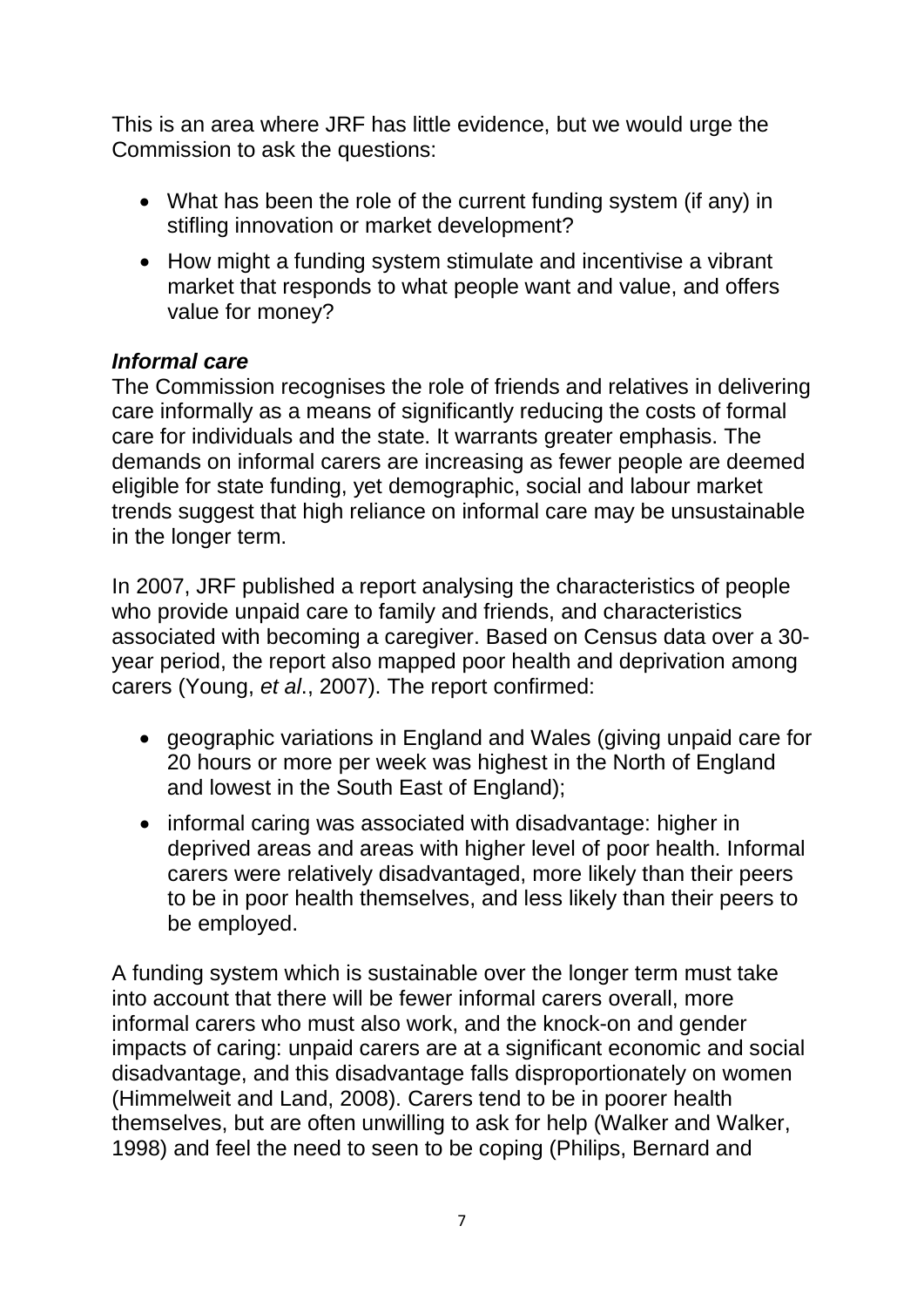Chittenden, 2002). Many people are mutually dependent (and therefore distinctions between 'carer' and 'cared-for' can be unclear).

As carers become older themselves, they will not have accumulated the assets they may need to pay for their own care, and may well need higher levels of care due to poorer health. A lack of support for informal carers will increase future care costs. Flexible working hours, the opportunity to reduce hours or take a career break without financial penalties, and good-quality, affordable support for carers and care recipients would help employees to combine care and work (Mooney, *et al*., 2002).

### *Impact of budgetary spending cuts over the next parliament*

The primary challenge in the short and medium term is the significant reduction in care and related funding over the course of the next parliament. While the Commission has a long-term remit, it must nonetheless recognise and bring to the government's attention the potential impact of spending cuts in the short and medium term which may see eligibility criteria rise even higher, and reduced investment in low-level or preventative services, as well as the provision of information and advice as funding is reserved for those in the most critical needs (Smith and Cavill, 2010).

The effects of inadequate funding and investment over the next four years could have serious negative implications for the successful implementation of a new funding system in succeeding years. As the Commission's stated objective is to consider social care in the round alongside welfare benefits, it is also important to recognise the potential impact on health and well-being that cuts to disability and pension benefits may bring, and the subsequent impact this may have on demand for NHS, public health and social care services.

#### **Question 2: Do you agree with the Commission's description of the strengths of the current funding system, and its potential shortcomings? Do you think there are any gaps?**

JRF supports the Commission's recognition of the following areas, and the Commission's commitment to create a funding system which:

- continues to provide a 'safety net' for *people in poverty;*
- supports personalisation  *supporting people to achieve the outcomes they themselves want and value;*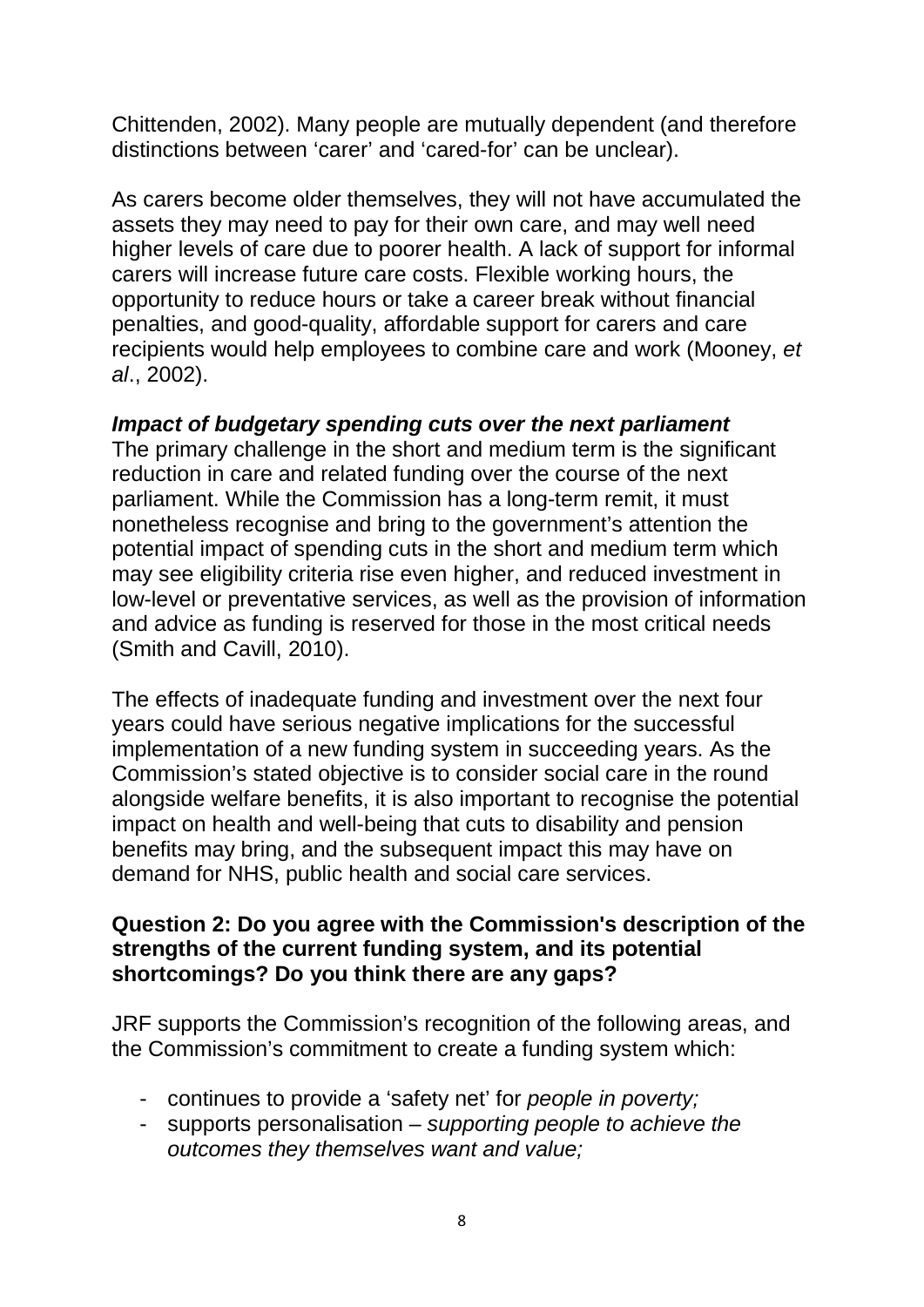- maintains the policy focus on prevention *stimulating and incentivising investment in prevention on the ground* ;
- balances locally responsive support with national access *and clarity about national entitlements: what people can expect in return for contributing, both as individuals and as informal carers.*

Our evidence also supports the Commission's analysis of the shortcomings: some people who face very high care costs can lose most of their income and assets; a complex system, difficult to navigate, and with low levels of public awareness; significant levels of unmet need; and a system that is widely felt to be unfair.

However, while recognising the Commission's task is to propose reforms for the funding system (and not the delivery system), JRF strongly urges the Commission to consider carefully the inextricable links between *funding and delivery*. The Commission will have to assess the impact that any proposed reforms to the funding system will have on delivery, particularly those areas cited by the Commission as strengths, namely *prevention* and *personalisation*.

### *Prevention*

In response to the Commission's question, JRF believes that the current system does **not** put sufficient emphasis on prevention and supporting those with lower level needs. This is not only, however, a question related to 'value for money'. Our evidence suggests the policy focus on prevention has been unable to deliver the level of investment or real change needed to meet the demand for low-level and preventative services. Significant unmet demand persists in this area (Raynes, *et al*., 2006). It is in part because of the safety net approach that preventative care strategies are being overlooked, as the existing safety net strategy has targeted resources on the most acute needs and – particularly in a time of reduced budgets – counteracts any preventative policy focus through stringent financial disincentives (Smith and Cavill, 2010). This relationship is not mentioned in the weaknesses of the current system's safety net approach and is a significant omission.

JRF agrees that a safety net, and a minimum entitlement for the most vulnerable, is a hallmark of a fair and progressive funding system (Stone and Wood, 2010; Keen and Bell, 2009), but there is also a risk that an exclusive focus on this will undermine the wider remit of a care funding model – which should be to facilitate and incentivise healthy ageing, early intervention and prevention in order to achieve a more socially and financially sustainable care system that is cost-efficient. We therefore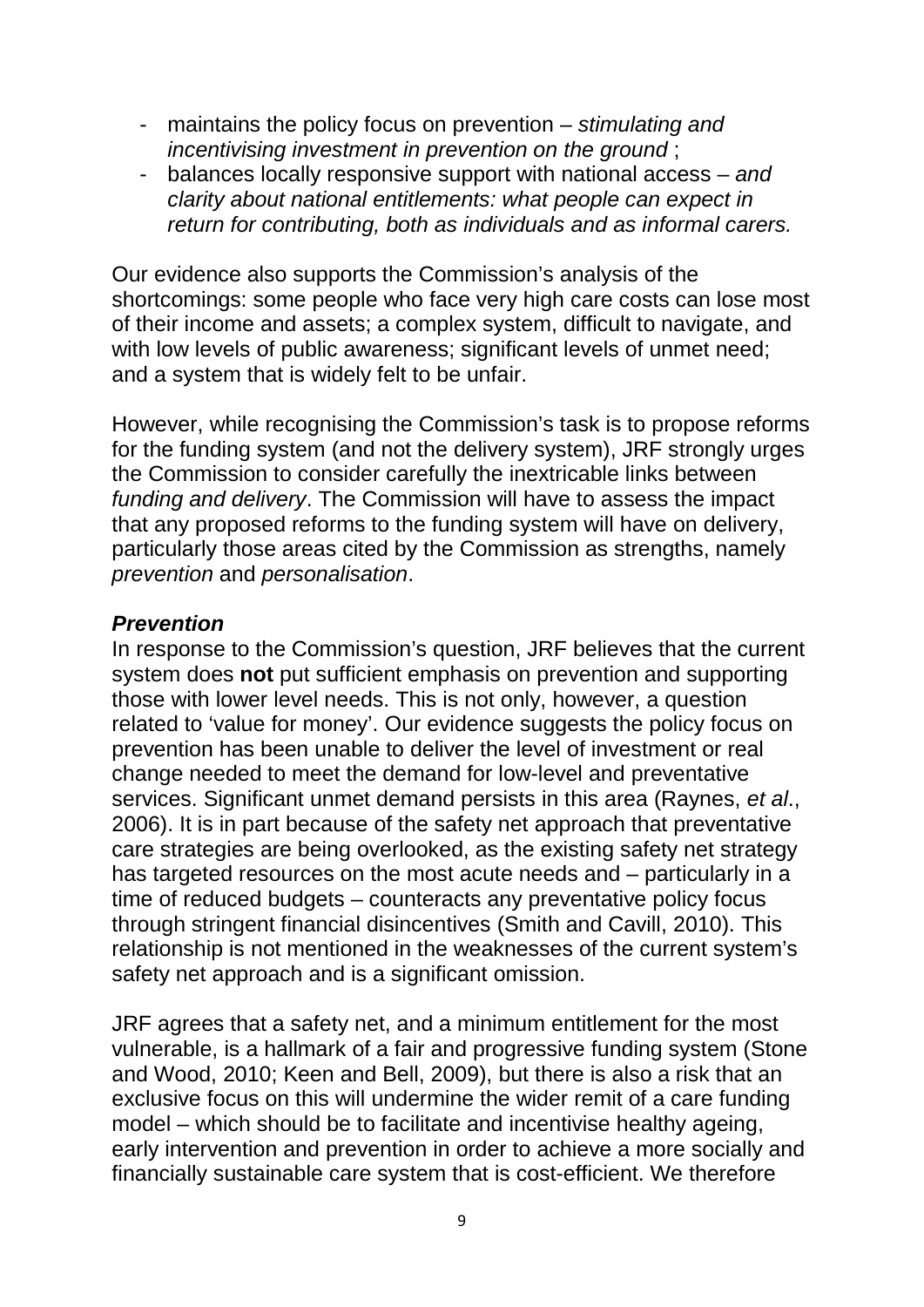suggest that the disincentives to investing in preventative and low-level support which seem inherent in the current funding system are identified as a shortcoming of the system.

The evidence regarding the effectiveness of preventative interventions is less limited than widely dispersed. There is a good body of evaluative data and good practice available, alongside local evaluations relating to many different types of intervention. JRF's Older People's Inquiry identified dozens of preventative schemes of this type, and, while not all had rigorous evaluative data, several showed positive and measurable outcomes both to older people's health and well-being as well as their own sense of well-being and safety (Raynes. *et al*., 2006). Other examples from JRF evidence include a JRF-funded evaluation of three pilots which increased physiotherapy and nursing in older people's care homes (through making more use of a community nurse or through providing health education and basic clinical and nursing skills training to care workers). This generated evidence of benefits and cost savings in terms of preventing hospital admissions and moves to nursing care, and facilitating early hospital discharges (Wild, *et al*., 2010; Wild, *et al*, 2008).

JRF evidence also suggests that the policy focus on prevention, identified as a strength by the Commission, has not achieved extensive progress in the form of preventative care delivery on the ground, even during an era of comparative financial ease (Raynes, *et al*., 2006). Given the current budgetary restrictions it is likely that the care system will focus ever more exclusively on those with the most critical care needs and the demand for preventative and low-level services will systematically go unmet (Smith and Cavill ,2010).

JRF has just published a new report by the Centre for Policy on Ageing (2011) [How can local authorities with less money support better](http://www.jrf.org.uk/publications/local-authorities-better-outcomes-older-people)  [outcomes for older people? | Joseph Rowntree Foundation.](http://www.jrf.org.uk/publications/local-authorities-better-outcomes-older-people)

This report updates previous research and the findings of a JRF Older People's Inquiry (Raynes, *et al*., 2006) into 'that bit of help'. It shows that older people want and value low-level support – 'that bit of help' – but the benefits of investing in this are realised over many years, making it harder to prove impact and protect funding in the face of severe pressure on spending. JRF commissioned the report because evidence of the value to older people and to the public purse *does exist*, but it is widely dispersed. We wanted to mine the existing evidence base and bring to the fore several evaluated examples of imaginative, affordable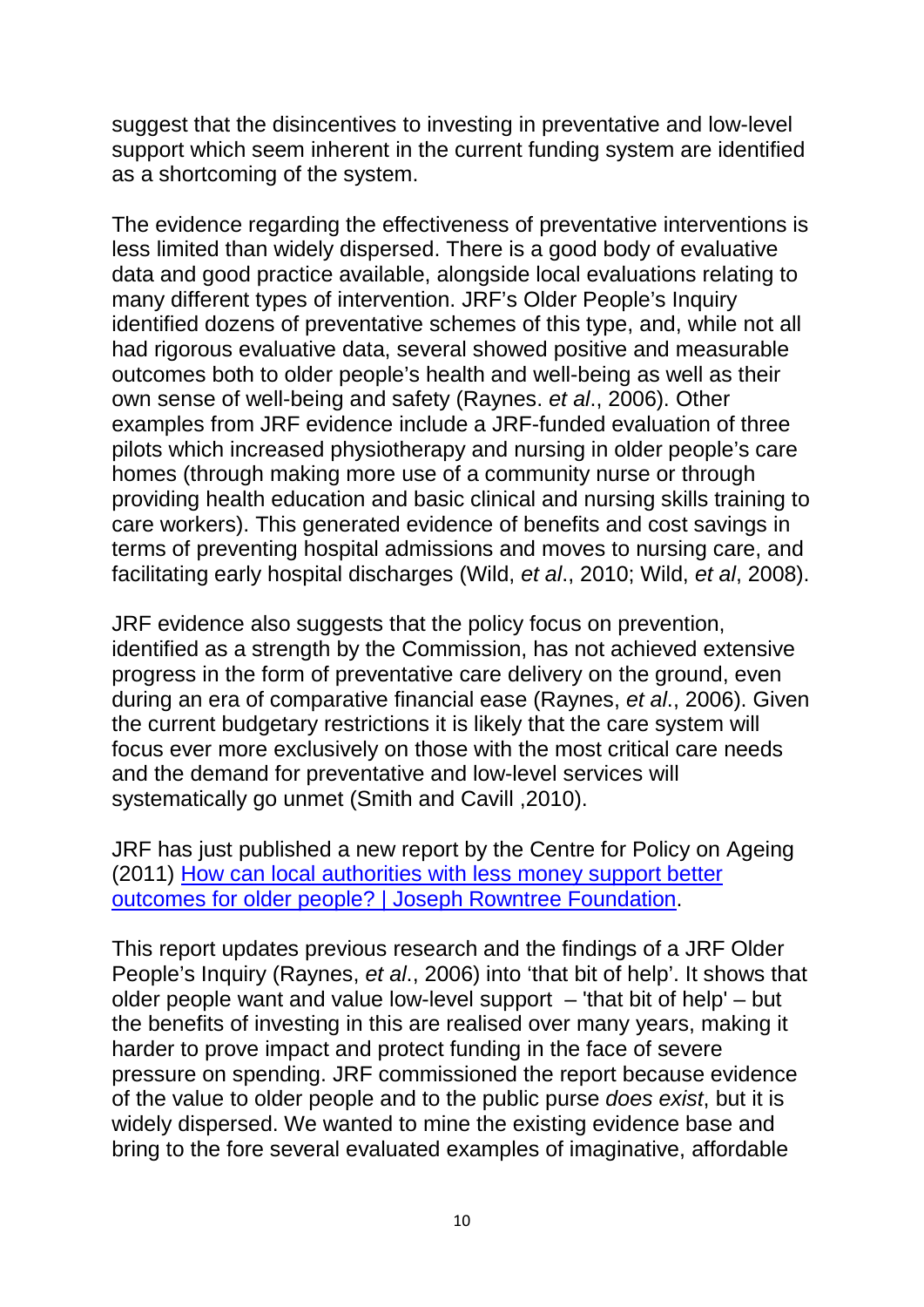and effective ways of supporting older people's health, well-being, social engagement and independence.

# **Box 1: 'That bit of help'**

*'Well, it can be any kind of supporting service which can make a difference to our quality of life. Looking at the big picture we need support or services to help us to live an ordinary life. We need good housing; accessible, affordable transport; help for all the wee jobs at home which many of us are unable to do as we get older. It is no use having to sit at home and look around you and see jobs needing done which at one time you were able to do but now have no-one to do for you. Can you imagine how frustrated and depressed that can make you feel? Many need someone to go with them for shopping, doctor's appointments and other outside engagements and (unless there is a service in their own area to cover) that means that many older people would be stranded at home and become lost to society. Even in our own homes a few aids and adaptations can raise quality of life, our expectations and comfort levels. One cannot underestimate the difference to older people's quality of life that little bit of help makes. That bit of help and support that I need to contribute to the community and society means so much to me. I have been given back my independence and it has raised my quality of life and well-being.'*

 *Nell McFadden, 2010 (A member of the JRF Older People's Inquiry 2005–06) cited in (CPA, 2011)* 

The report specifically highlights projects with some local authority involvement whether as lead commissioner, subsidiary partner, or through small grants or seed-funding. The projects (from both rural and urban areas and across the UK) demonstrate the importance of:

- involving people who use support and services in shaping them;
- investing in collective solutions, small grants or seed-funding for self-help groups, and developing local markets to provide what people want and value;
- refocusing towards the assistance that older people need and choose, and their experiences, and away from conventional social care and/or services;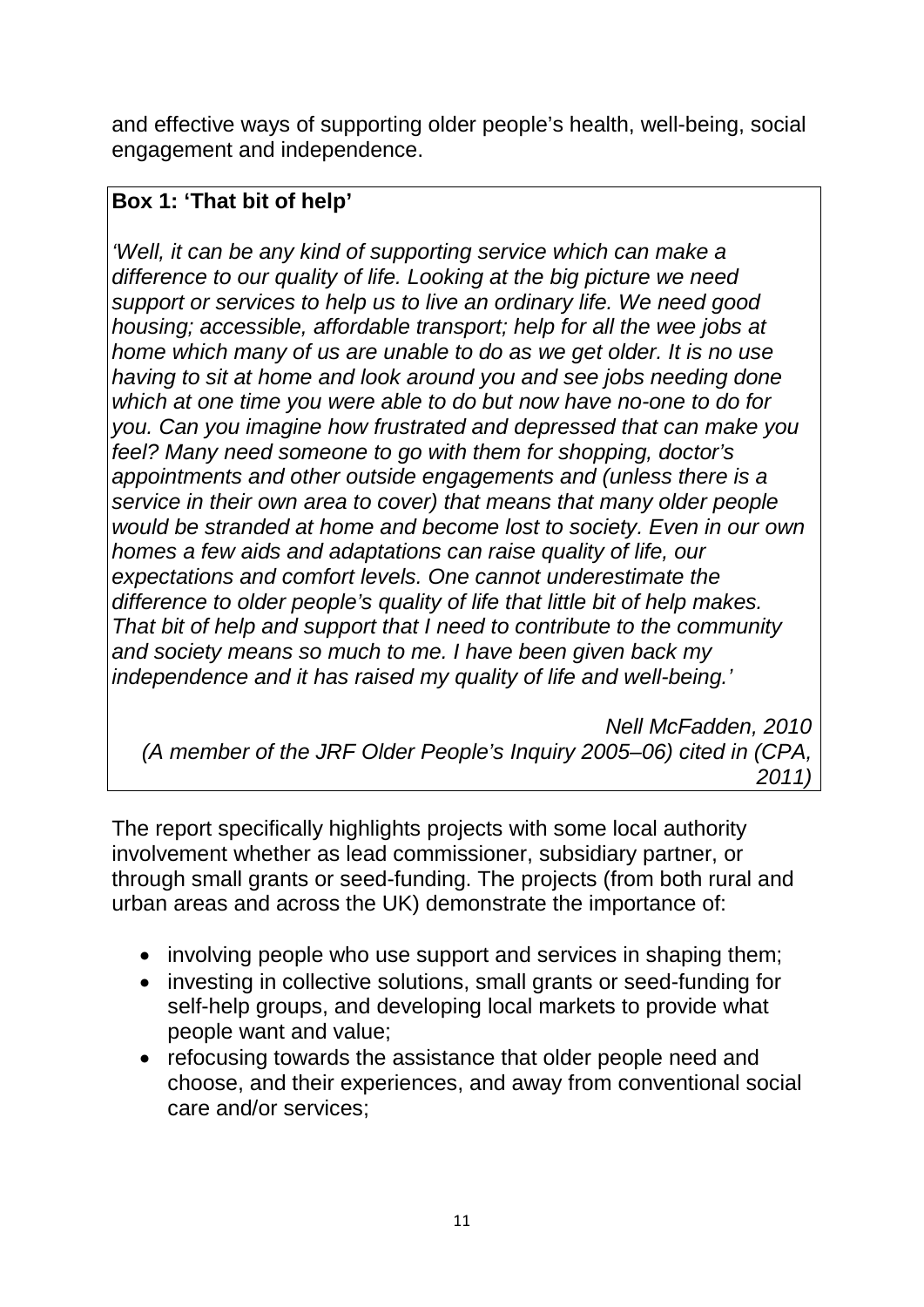• place-based approaches that reflect the whole of people's lives, and deliver value for money (e.g. by including transport, leisure, fire and rescue services to co-ordinate support).

Finally, JRF is concerned by the suggestion in the Call for Evidence that Attendance Allowance may not be considered as 'value for money', based on the fact that 29 per cent of those receiving it have neither informal nor formal care. This fails to recognise that AA can help people *prevent* the need for informal or formal care, in that it can be spent on healthier ageing, keeping warm and well, and being socially and mentally active. We would urge the Commission not to discount the value of such spending.

A funding system which can facilitate, support and *incentivise*  investment in 'that bit of help' (especially by the NHS, local authorities and other agencies, but also by individuals themselves and communities) will be essential if the funding system is to be both *financially and socially sustainable* in the future, if it is to meet the *outcomes that people want and value* for a good life, and thereby reduce or delay the need for more costly support.

(Should the funding system focus narrowly on only those with the most critical needs or those receiving certain types of care or support associated with higher levels of support need, the Commissioners will need to assess how the reforms will tackle the current disincentives to local authority and other investment in 'that bit of help').

#### *Personalisation*

Older people and working-age disabled people are expecting, and demanding, to be more engaged with the planning and delivery of their care and support, and also to have more choice and options regarding their care (Mauger, *et al*., 2010; Glynn, *et al*., 2008). Latest JRF research findings from the Standards we Expect project demonstrates that there is a strong consensus among adult social care users (of all ages) that social care should be based on person-centred support. This means putting in place the support people need to live their lives on as equal terms as possible with non-service users. The research shows that care users want services to fit round them and their lives and relationships, as opposed to requiring them to fit into existing services. People want to be treated as individuals, to have providers listen to them, including the setting of goals and outcomes rather than techniques or procedures (Beresford, forthcoming). Other research highlights that the outcomes people want often extend beyond social care to include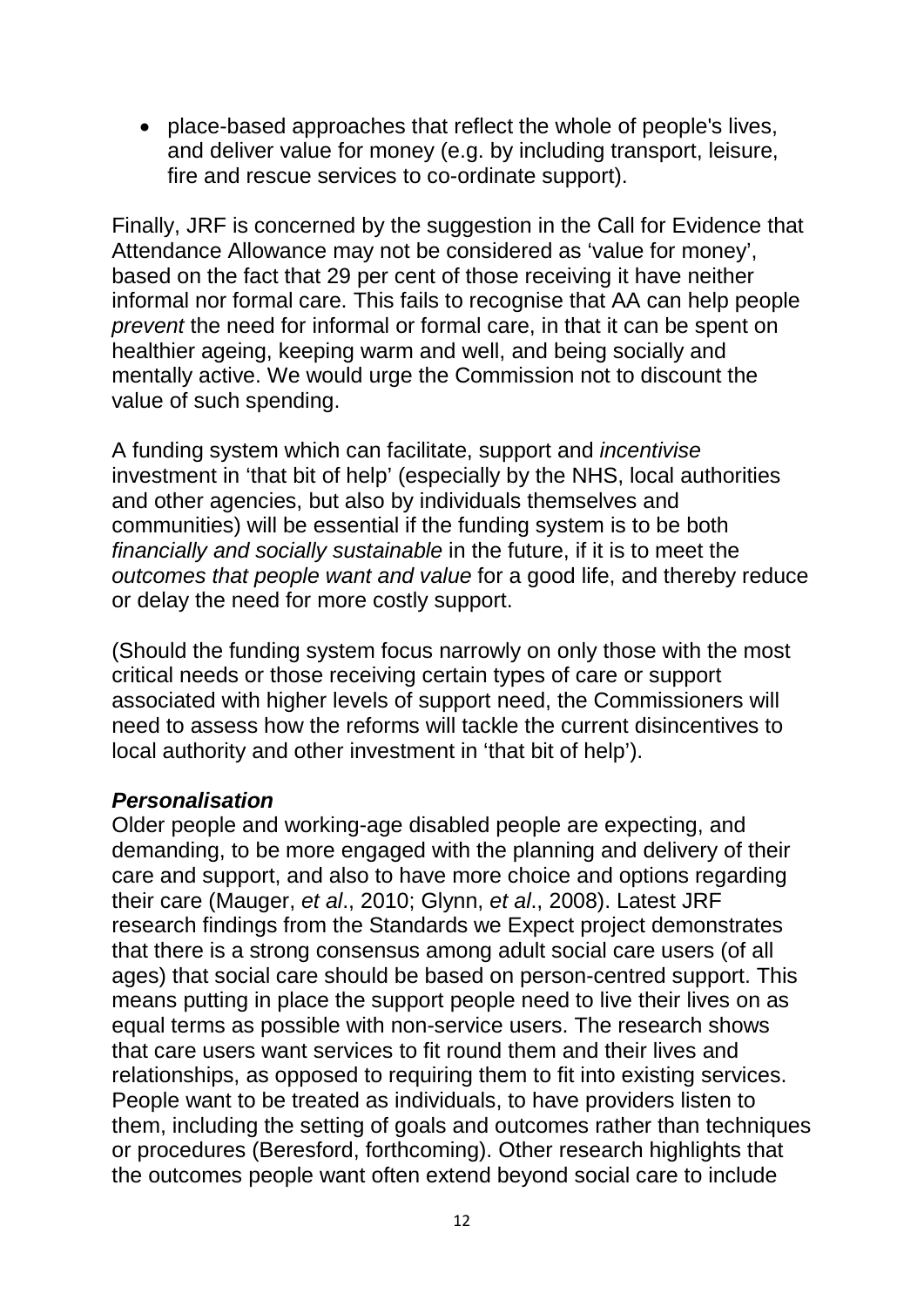health, housing, transport, employment, income and benefits, as well as maintaining and developing friendships and social relationships, a meaningful community life, and personal identity and self esteem (Godfrey, *et al* .,2004; Raynes, *et al.,* 2006, Bowers, *et al* .,2009; Blood 2010; Katz, *et al*., forthcoming).

JRF supports the Commission's recognition of the drive for personalisation which (in policy more than in practice) has given people choice and control and the power to determine the outcomes they want. But the current funding system and levels of funding have been identified as major barriers to personalisation, independent living and empowerment (Beresford, *et al*., forthcoming). The Commission must, therefore, ensure that sufficient resources are available, and that they can be used in ways which enable people to access the support they choose to achieve the outcomes they want (Beresford, *et al*., forthcoming; Stone and Wood, 2010).

In relation to this, it is worth restating that several 'middle way' options now exist between residential care and domiciliary care, including extra care housing, supported living for younger adults, co-habitation and innovations such as 'shared lives' which are becoming increasingly popular (Burke 2010; Manthorp, 2010). These schemes look promising in promoting independence, quality of life and social well-being for those who cannot live wholly unsupported, but whose needs are not complex enough to require residential care (Callaghan, *et al*., 2009; Bäumker, *et al.,* 2008). As such, the Commission must also consider how a funding scheme might support these increasingly popular 'middle way' options and the costs associated with them. Given the increasing variety of care and support settings now available, and that people may not choose from existing service settings, JRF would recommend that a new funding model was not based on the costs of a particular care setting or service type, as this is likely to date very quickly.

### *Complexity and partnership*

The Commission rightly identifies complexity as a major shortcoming of the current system. A wide range of JRF-funded projects exploring service users' and carers' experience and perceptions of the care system identifies its complexity as a significant source of frustration and distress for people (Collins, 2007). Consultations with care users have shown that the current system of social care eligibility and its funding is opaque and confusing for those who need care and support, and multiple funding streams create confusing and sometimes irrational, overlapping ways of paying for care (Hirsch, 2006; Beresford 2010).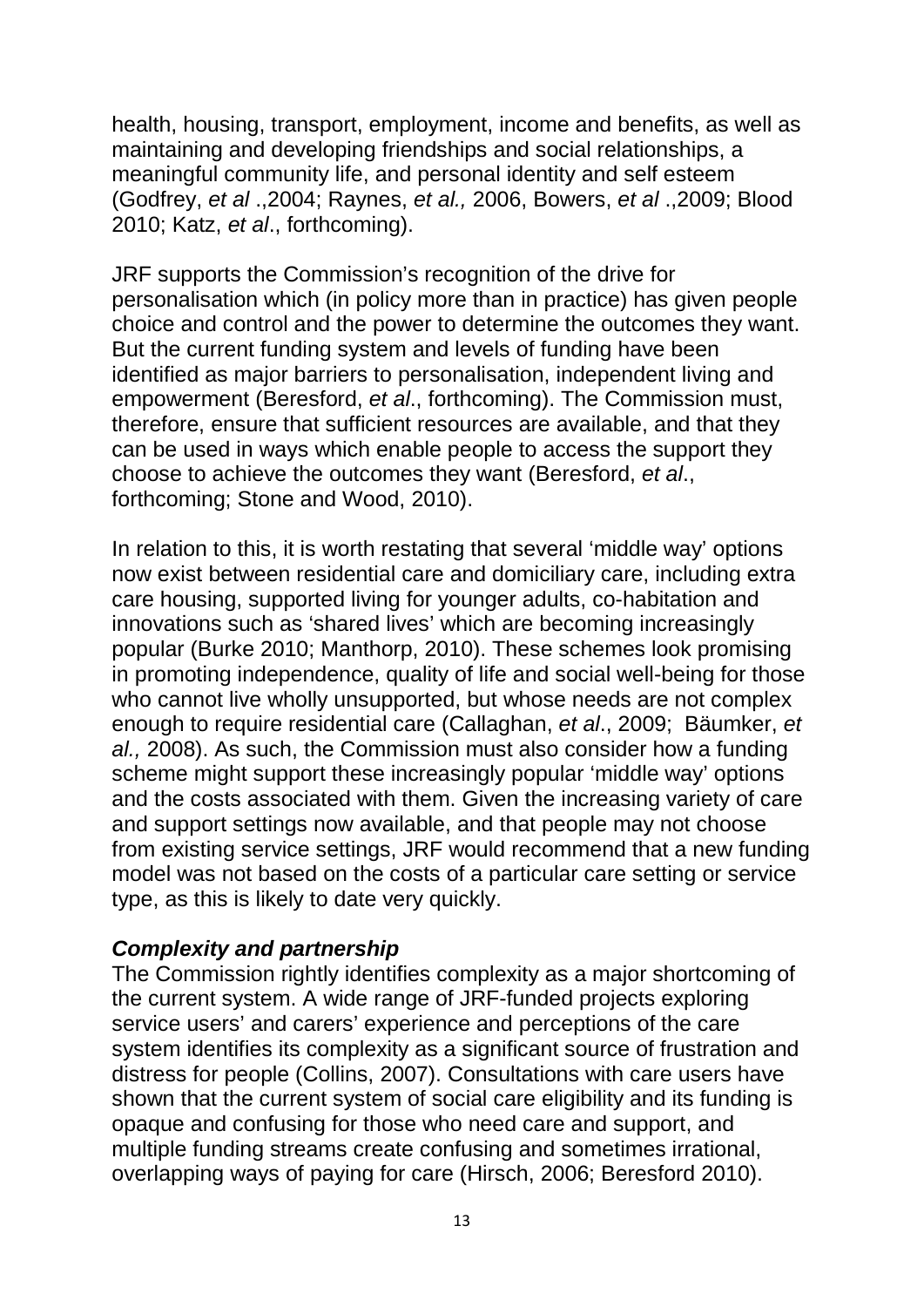It is important for the Commission to acknowledge that the partnership between state and individual – identified by the Commission as one of the current system's strengths – directly contributes to this complexity. It is very difficult to understand where the lines of responsibility are drawn between state, individual and family. A new funding settlement will need to present clearly how much people are expected to contribute (and when and how they make this contribution), what they will get in return, and what the state will provide. A minimum entitlement, or safety net for the poorest, will need to be explicit. A universal, effective information, advice and guidance system must be in place to support this.

The universality and effectiveness of any information and advice service will be vital for any funding system, but even more if it relies – to a lesser or greater degree – on individual voluntary contributions. This will depend on making people aware of the need to prepare financially for later life, and prepare to the extent likely to be necessary to secure a quality of life.

#### *From 'unmet need' to outcomes*

The Commission has highlighted the issue of unmet need as an area where there is limited evidence and which presents notoriously difficult challenges in terms of measuring, quantifying and costing unmet need. The Commission has asked for evidence to sit alongside the work on unmet need being undertaken by PSSRU.

Unmet need is difficult to measure. In an era of budgetary constraint, unmet need as a result of narrowing eligibility criteria will become more evident and measurable in so far as local authorities raise their Fair Access to Care Services (FACS) criteria, so those who have their support withdrawn are a clearly defined group with unmet needs. It is most likely that informal carers will attempt to meet this shortfall in formal care over the course of time, rendering these needs 'met', so's to speak. The Commission recognises this phenomenon.

A focus on unmet need may lead to a vast underestimation of the level of funding required to meet the costs of care and support if the picture generated is one of numbers of hours of care and resources spent. Rather, it feels more important for the Commission to build a picture of the outcomes, and consider how to quantify and cost the resources required to meet those outcomes. This is needed if a care funding system is to deliver the *right amount* of funding, to resource the *right types* of services, which people *actually value*. Otherwise, defining need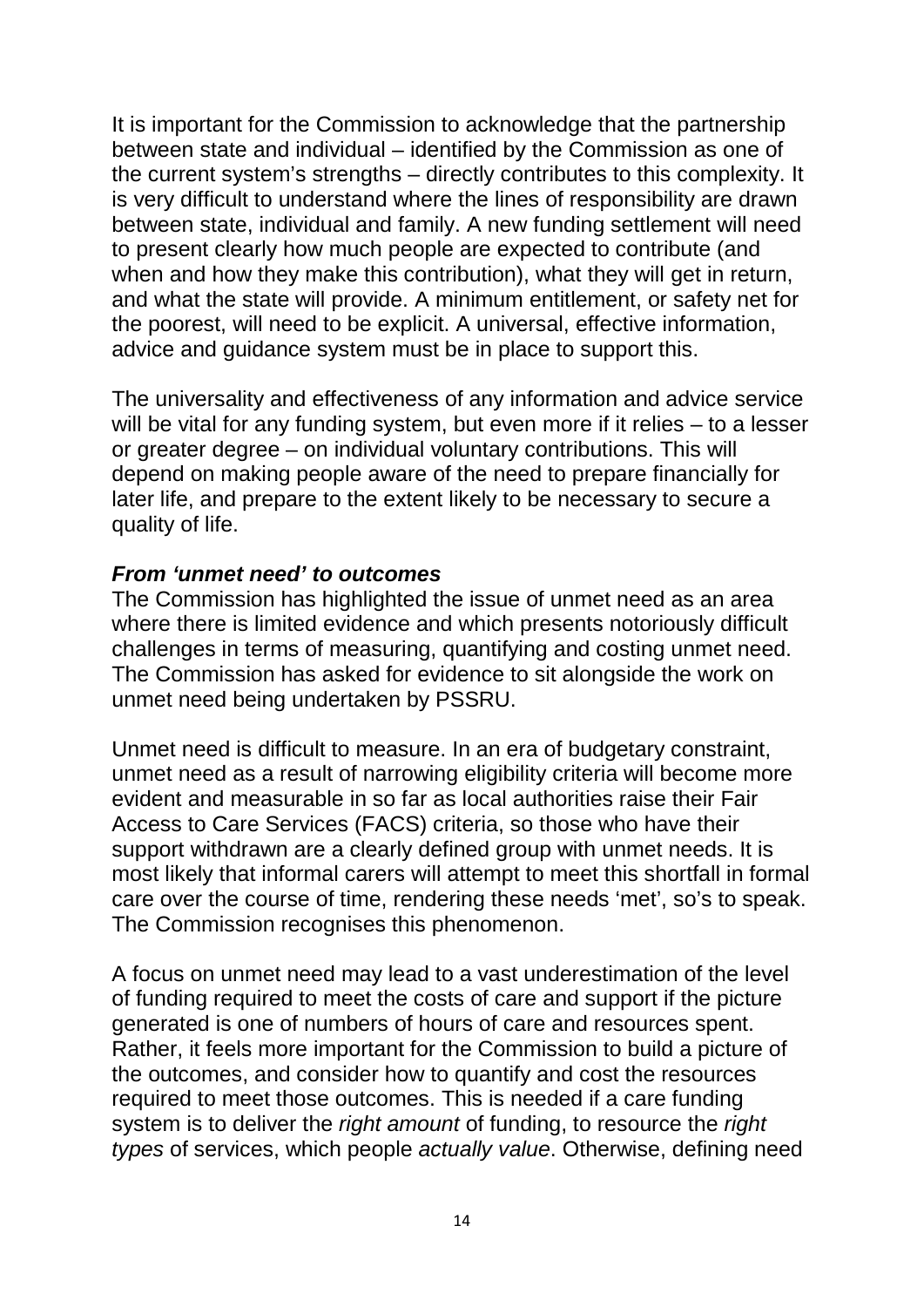as demand for existing services will mean a new funding system will fund 'more of the same'.

'Need' can and has been used in ways that compound stereotypes of passivity and dependence (Cordingley, *et al*., 2001). This is a shortcoming in the funding system: care users report that it encourages dependency because people have to prove how *little they can do* to have any chance of qualifying for support. It contrasts with an approach based on independent living, where the qualification for support is that it enables people to live on as equal terms as possible as their nondisabled peers (Beresford, forthcoming).

JRF therefore suggests the Commission should take a radical and progressive move towards considering whether a funding system can support achievement of the outcomes that people want. This refocusing is, we believe, in keeping with the Commission's own core definition of care and support (see box 2).

### **Box 2: From the Dilnot Commission Call for Evidence**

By care and support, we mean *all the things which help people stay active and independent, lead fulfilling lives, and build meaningful relationships.* Some support comes directly from government, but families and communities play an equally valuable role.

Care and support assists individuals with certain physical, cognitive or age-related conditions in carrying out *personal care or domestic routines*. It helps people *sustain involvement in work, education, learning, leisure and other social support systems*. It supports people in *building social relationships and participating fully in society*.

There is already a significant body of evidence about the outcomes that people have identified as important to them. Several studies have sought to identify a common set of outcomes that different care service users tend to want to achieve in different care settings. These outcomes are often wider than social care delivery and include health, housing, social and community life and relationships, and a sense of self-esteem and control (Godfrey, *et al*., 2004; Raynes, *et al*., 2006; Bowers, *et al*., 2009; Blood, 2010; Katz ,*et al*., forthcoming).

A JRF study by the National Development Team for Inclusion (Bowers, *et al*., 2009) found that the things most commonly mentioned by older people who live in care homes and who need a lot of support were: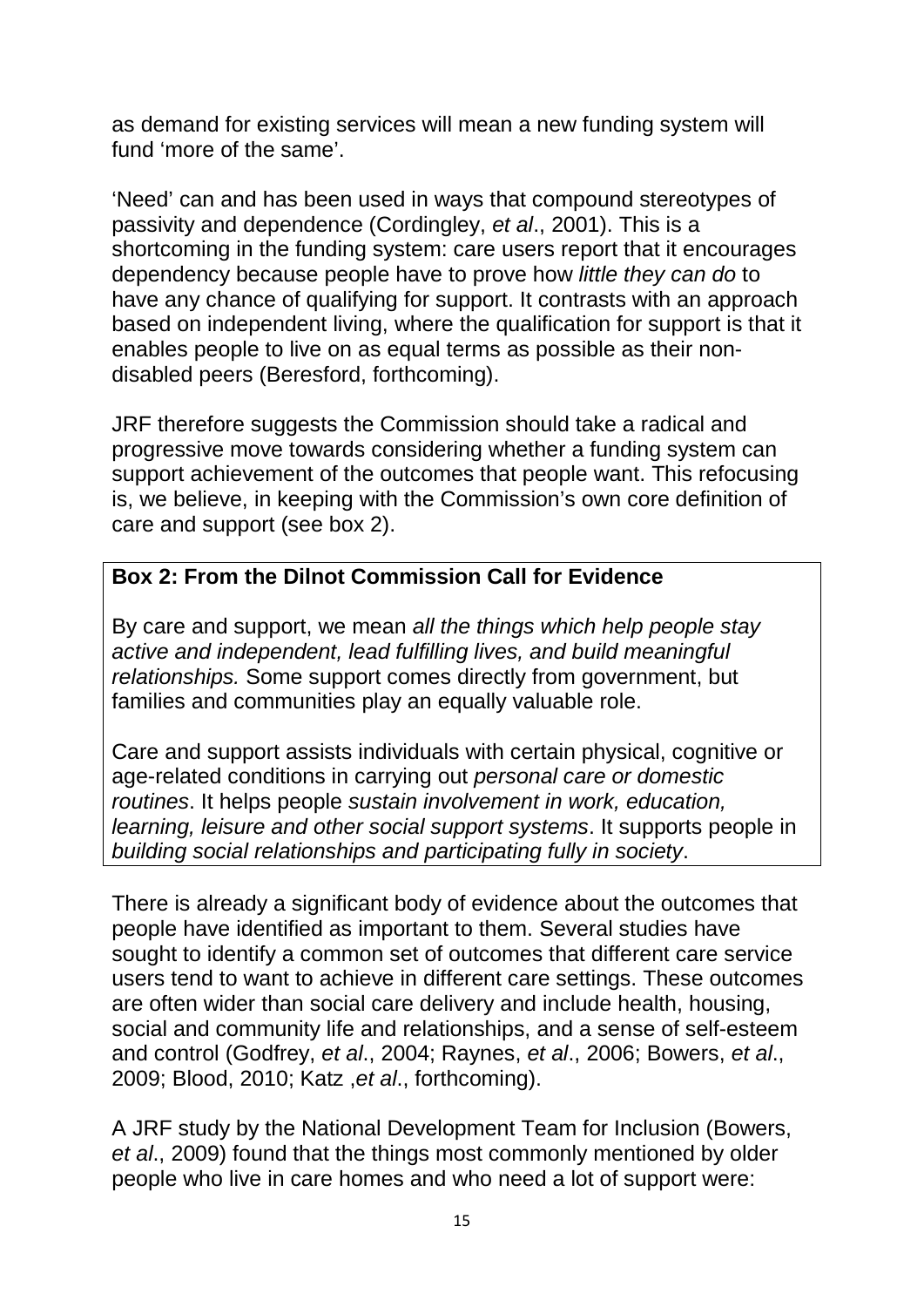- people knowing and caring about you;
- the importance of belonging, relationships and links with your local or chosen communities;
- being able to contribute (to family, social, community and communal life) and being valued for what you do;
- being treated as an equal and as an adult;
- respect for your routines and commitments:
- being able to choose how to spend your time pursuing interests, dreams and goals – and who you spend your time with;
- having and retaining your own sense of self and personal identity including expressing your views and feelings;
- feeling good about your surroundings, both shared and private;
- getting out and about.

**Box 3: 'Keys to a Good Life'** from Bowers *at al* (NDTi) 2009



Many people simply express the wish for an 'ordinary life', with 'sufficient' and secure income, social and intimate relationships, stimulating and interesting activities, accessible and timely information, support to manage things that pose difficulties, a comfortable, clean, safe environment, and a sense of belonging to, and participating in, communities and wider society (Godfrey, 2004). Few of these things, which are so highly prized, are included in the existing social and personal care delivery frameworks. As people's needs and expectations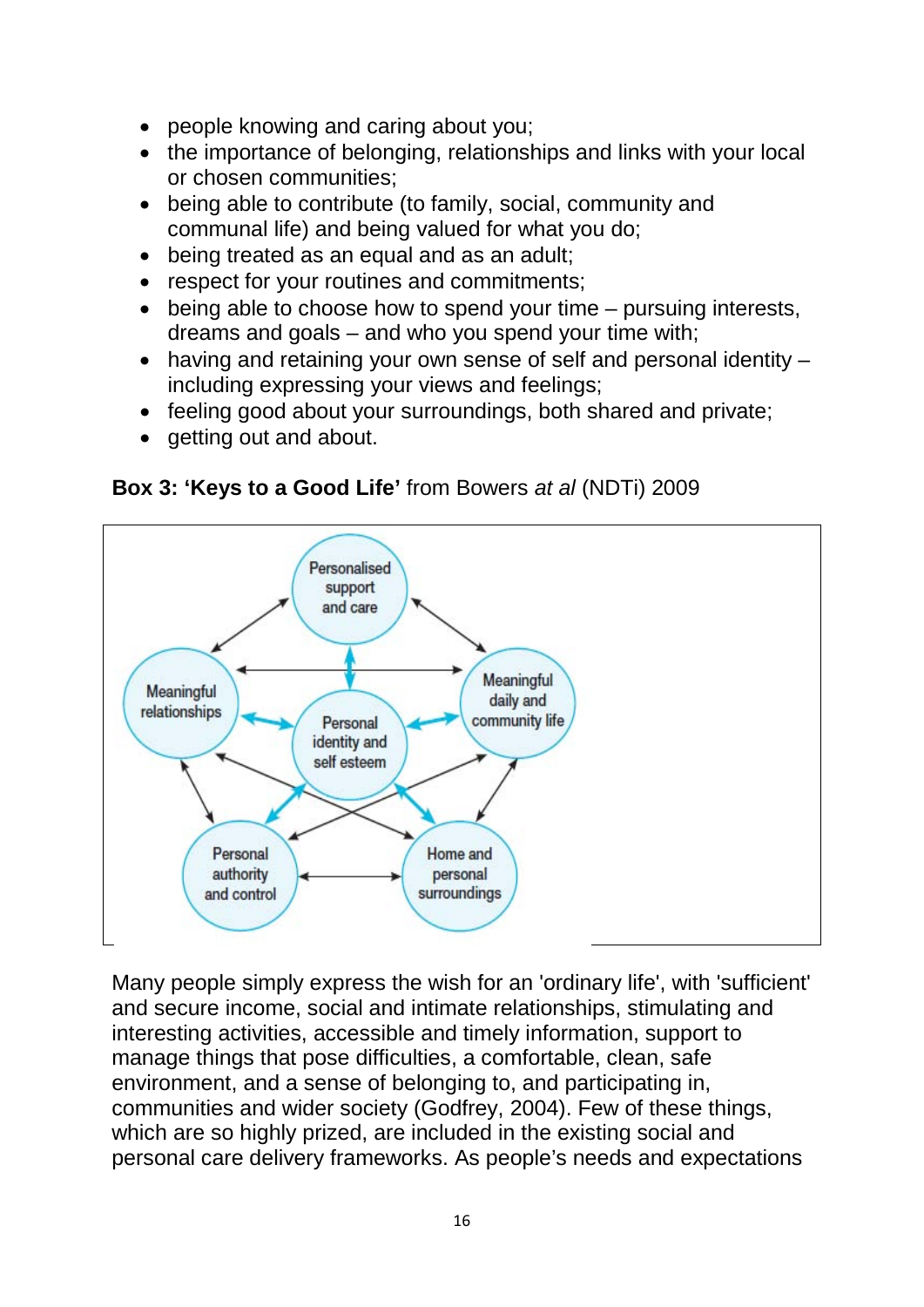change, it will be very difficult to establish whether these needs are being 'met' through pre-existing services.

The case study of Laura, a woman with HIV (see Box 4) is a pen portrait of how existing care and support services do not enable someone to achieve the outcomes she wants to achieve. In Laura's case, social services are not failing to deliver the basic care, but rather existing services are not enabling her to access the social and peer support she needs as a heterosexual woman with HIV.

### **Box 4: A pen portrait of care and support not delivering the outcomes people want to achieve – Laura, a woman with HIV**

Laura, a mother of two children in their early 20s, had just entered into a new relationship in 2009 after a 'long and unhealthy marriage' when she became very ill. Feeling permanently exhausted and suffering from cystitis and thrush that would not clear up, she became alarmed when she spoke to a friend who had similar symptoms and had recently been diagnosed with HIV. Laura took the test, and both she and her new partner turned out to be positive. Her reaction, she says, was 'numbness and shock'. She insisted that her partner came with her to receive the results: *I felt that if he wasn't there he wouldn't believe me and he might run off and turn his back on the whole thing and not get diagnosed himself. It was very dramatic; he sort of fell to the ground and became hysterical, then wondered who I'd got it from and thought I'd passed it onto him which was absolutely [ridiculous]. I stayed very calm but was feeling furious.*

While Laura says that she generally feels 'optimistic', she is very concerned about staying strong and keeping her life 'in a better balance to stay healthy'. Working as a teacher, she earns a good salary at the moment, but worries about what will happen when her strength decreases more and more, as it has already begun to do:

*I'm really feeling that it's wearing down now and it's very hard to maintain my professional life with so much turmoil going on in my personal life to do with my health. I get incredibly tired and I go to bed earlier than I used to and I would love to have a job where I started to work at midday and I'd be happy to work to mid evening but I don't, I work in education and I have to have an early start and I'm really, really struggling.*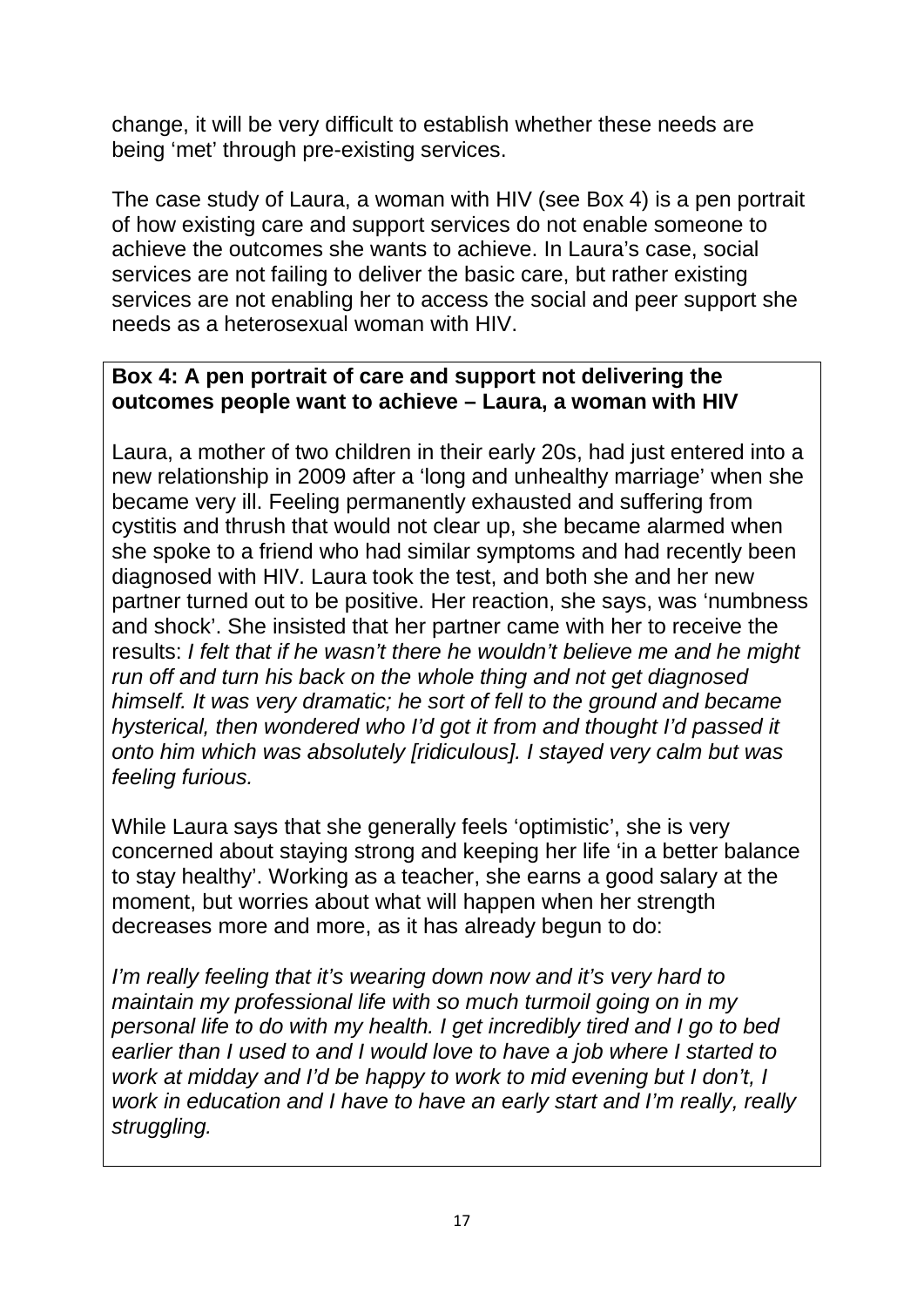She also struggles emotionally: *[I feel] overwhelmed by my circumstances and the state of mind I was in that I made myself vulnerable to getting HIV, that I didn't take precautions, that I'm welleducated and a well-informed person and I started the relationship and used condoms and then without getting tested we stopped using them and that was a big mistake. I've had to question why I allowed that to happen. It's to do with guilt and how one is seen.*

Finding a support group that is tailored to her needs as a middle-aged, heterosexual woman is a major concern for Laura: *Given where I am demographically, that I'm in a minority and that the vast majority of people infected with HIV in the UK are black Africans and gay men so it feels as though services for heterosexual women, non-Africans are very difficult to access. I have been to events that the hospital has put on – of 20 people 1 or 2 are usually straight women in the group with mainly gay men. In an ideal world, I would like to go to a mixed group, culturally and [in terms of] sexuality.*

Laura feels that support groups especially for older people would also be much better suited to discussing and sharing the concerns specific to this group of people. Family planning, for example, is not a concern any more, but social care, the long-term effects of early experimental treatments on this 'pioneer generation', and sheltered housing are. Also, she says, 'there are so many issues to tackle particularly for people in their middle age because most people have quite ingrained habits, in terms of smoking or drinking or drugs or diet or exercise'.

It is not only peer support that she feels she is lacking, but also appropriate medical care and information on the interaction of HIV with other infections and conditions, such as the specifically female and middle-aged problem, the menopause: *I asked the consultant what could I do in terms of hot flushes and feeling exhausted and so on and could I continue with the herbal pills, and was quite shocked at his response which was 'I don't really know much about middle-aged women with HIV; my area of expertise is black Africans and the gay community.' I just found that so dismissive. Instead of saying 'That's not something I know a lot about and I will find out for you from gynaecological specialists' or 'I'll go and read up on it and get someone to find out something for you' rather than just cut me off. There are a lot of doors that are shut for people whose face doesn't fit.*

Yet she feels that it is especially people like her who need to be considered much more, in terms of both living with HIV and its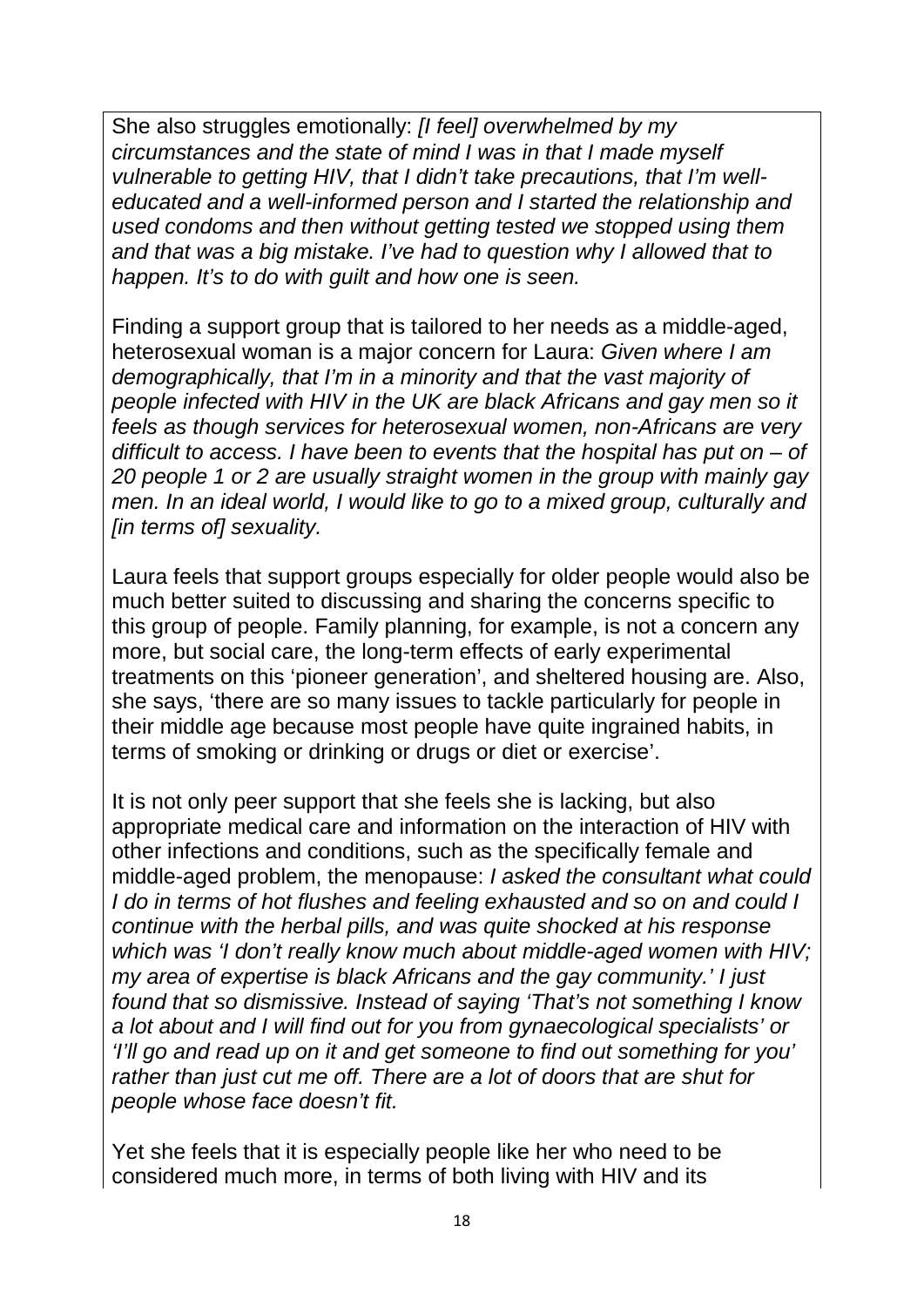prevention: *It's a rapidly increasing part of society, middle-aged men and women who come out of divorce or long-term relationships, haven't been dating since the 70s or 80s before HIV was on the map and have never thought of themselves as the kind of person who might get HIV and in that way are more*

*vulnerable than ever.*

*From Power, et al., 2010: A national study of people ageing and HIV (50 Plus)*

To clarify, we do not suggest that the Commission disregards existing models of unmet need, including the valuable work carried out by the PSSRU on unmet need. However, we do think the narrative regarding need ought to evolve – and that the Commission's recommendations and approach can support this evolution away from current deficit-based and service-based models towards more positive models of outcomes in line with personalisation and changing expectations.

This requires more emphasis on the care user to identify and articulate what they want, value and aspire to. Research suggests this can be challenging, in that people's demands are often influenced by the predominant social and cultural values of the time and can be subject to a person's expectations and experience of existing services. Current society engenders low expectations for self and others in old age, exacerbating this problem (Godfrey and Callaghan, 2000). Nonetheless, there may be room for a more balanced understanding of need *and want*, which combines both professional, service/demand-based definitions with a broader and richer picture of user-defined outcomes. It is only through considering what outcomes people want to achieve in life that the Commission can begin to address vital funding questions: How much do people need to fund their care and support? When do they need access to it? What should they be able spend it on?

**Question 3: Given the problem we have articulated what are your suggestions for how the funding system should be reformed? How would these suggestions perform against our criteria that any system should be sustainable and resilient, fair, offer value for money, be easy to use and understand and offer choice? Please also take into account the impact that your suggestions will have on different groups.**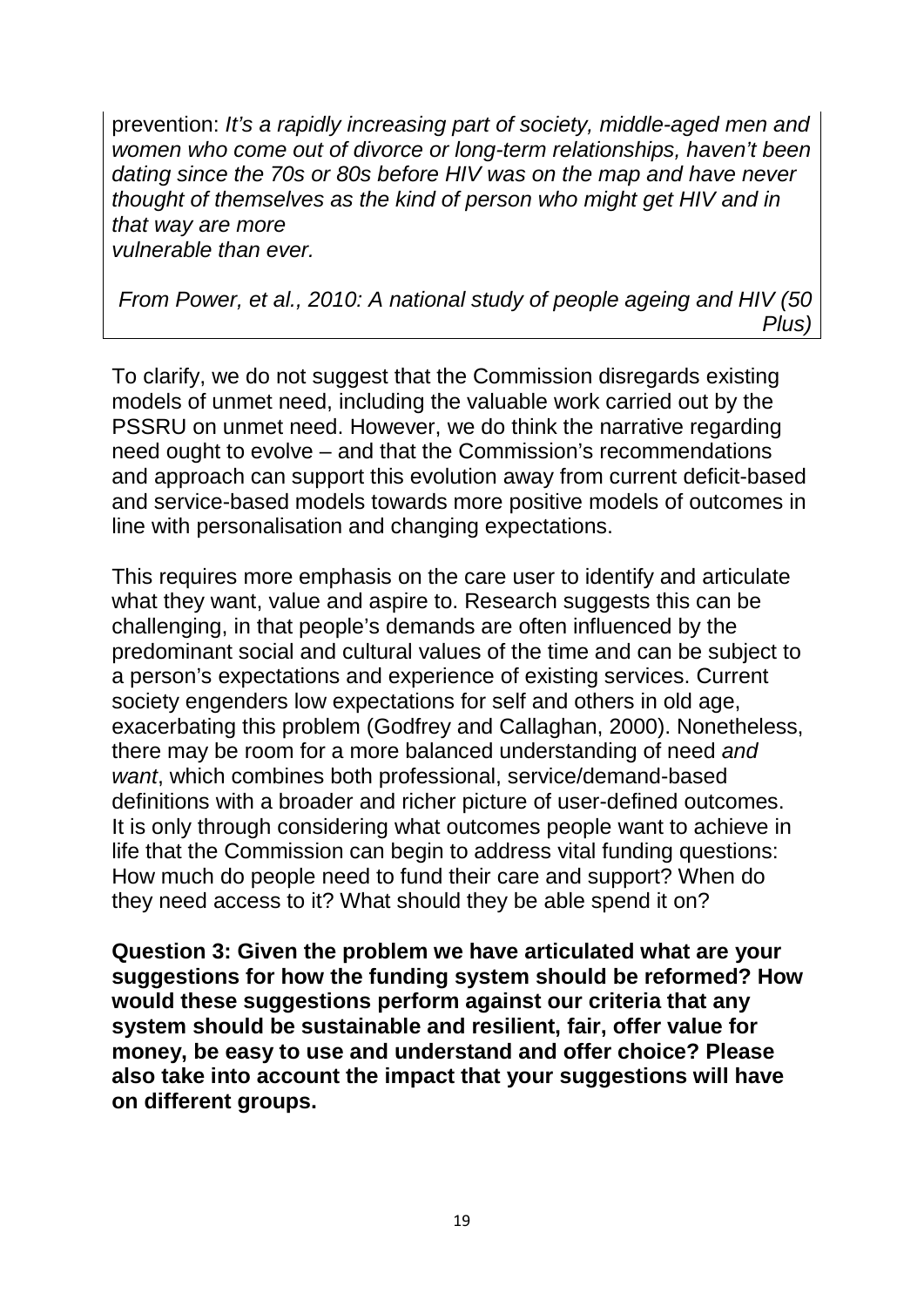The Commission has identified key priorities for reform – that people need to be protected from the risk of excessive and unexpected costs in later life; that there is a significant need for information and advice to improve people's awareness of the system and the need to prepare for later life (though we would also add the need for advocacy, given that often the care system deals with the most vulnerable people in society and passive delivery of advice is not always adequate); and that there needs to be greater clarity between health, care and the welfare system. The fourth priority is most important: that increased resources – public, private and voluntary – will need to be dedicated to care and support in the future.

# *Suggestions for funding models*

There are already several funding models, or elements that might be brought together into a single funding system, which are already on the table for consideration by the Commission. Over the years, JRF has commissioned work to consider or develop different ideas, and to weigh up funding options, including:

### *1. Private funding mechanisms for long-term care*

Sandy Johnstone's report (2005) on *Private funding mechanisms for long-term care* concluded that insurance plans designed to cater for the cost of care in later life have not been popular and most insurers have withdrawn. The report explores the low up-take of long-term care insurance products (despite market expectations) between 1995 and 2005. The findings remain pertinent given the lack of improvement in this area (as the Commission notes, it is now no longer possible to purchase new pre-funded long-term care insurance products in England). Some problems (lack of regulations or independent financial advice) can be remedied. The crux is whether any government will give sufficiently clear direction to consumers to highlight the need for them to plan into their old age; whether consumers will follow the government's direction or continue to adopt an approach summed up as 'to wait and see and to hope for the best'.

# *2. A social insurance model*

The first JRF inquiry into *Meeting the costs of continuing care* (1996) recommended the adoption of a compulsory social insurance model, with payments made via a form of national care insurance. Thinking has evolved considerable since the 1990s, but the key element here is the notion of *risk pooling* which is absent in the current funding system. *Compulsory risk pooling* requires those who have the means to make some individual contribution to the cost of society's future care needs.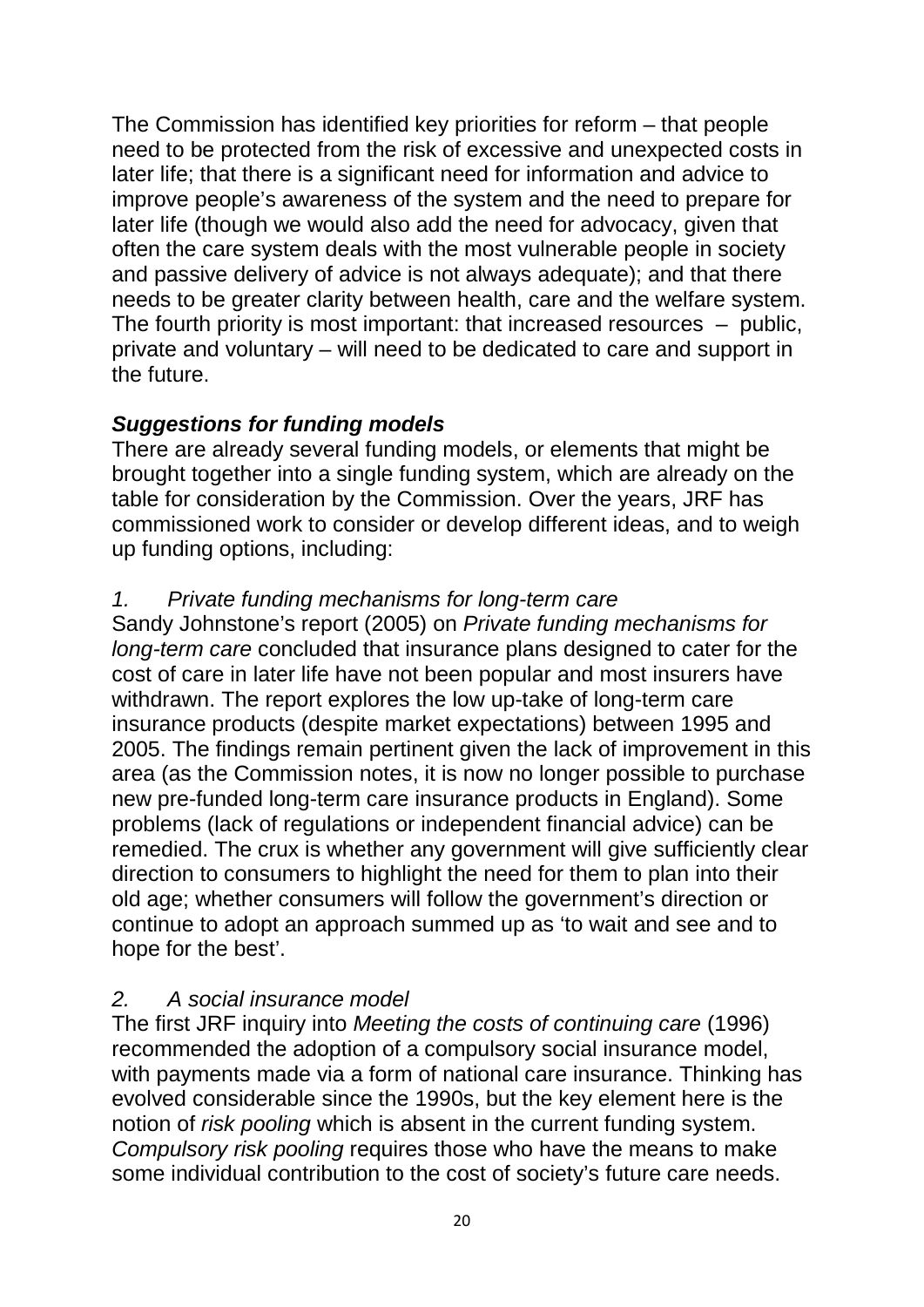Risks are difficult (increasingly so in rapidly changing times) to predict. Experience in other countries has demonstrated potential merits of social insurance-based systems which provide a level of universal entitlements to support (see Glendinning and Bell, 2008). As with other systems, these have had to evolve as the economic climate has worsened and as demand has increased.

### *3. General taxation*

The Commission notes that many people mistakenly believe that social care is accessed on the same basis as health is accessed through the NHS. It is not surprising that general taxation remains a preferred funding option for many people (over and above the role already played by general taxation). This was confirmed through a small consultation organised by a national network of service users for JRF (Beresford, 2010) as well as the previous administration's Big Care Debate, where there was a clear message that delivery of personalisation is impeded by inadequate levels of funding and the contradictions created by the different funding systems underpinning the NHS and social care (Beresford, 2010). Setting political will aside, a prime concern is an unfair 'double whammy' where younger people contribute towards current care costs as well as towards future care costs. The possibility of *phasing in* a funding system based on general taxation or national insurance contributions merits full consideration.

### *4. A Care Levy*

In 2010, JRF commissioned Philip Spiers and Donald Hirsch to set out ideas which would entail a *phasing in* over time – through a two-track 'care levy' where each generation pays its own costs. An initial charge on inheritance would be gradually replaced, over time, by funds built up through (for example) extra National Insurance payments levied on younger age cohorts. In addition to these two parts of the Care Levy, care would be funded partly through general taxation as at present and, potentially, through small charges to users. A broad sharing of costs among different generations – which takes into account also the differentials within generations (linked to ability to pay) could be presented as a fair settlement (Hirsch and Spiers, 2010).

JRF does not have a position on which of these or the many other models proposed by others is the right model. All have benefits and trade-offs. A hybrid model offers the potential to draw together the best elements – although the challenge will be to combine these into a coherent whole, which is simple to understand, with clarity about individual and state contributions, and about national entitlements.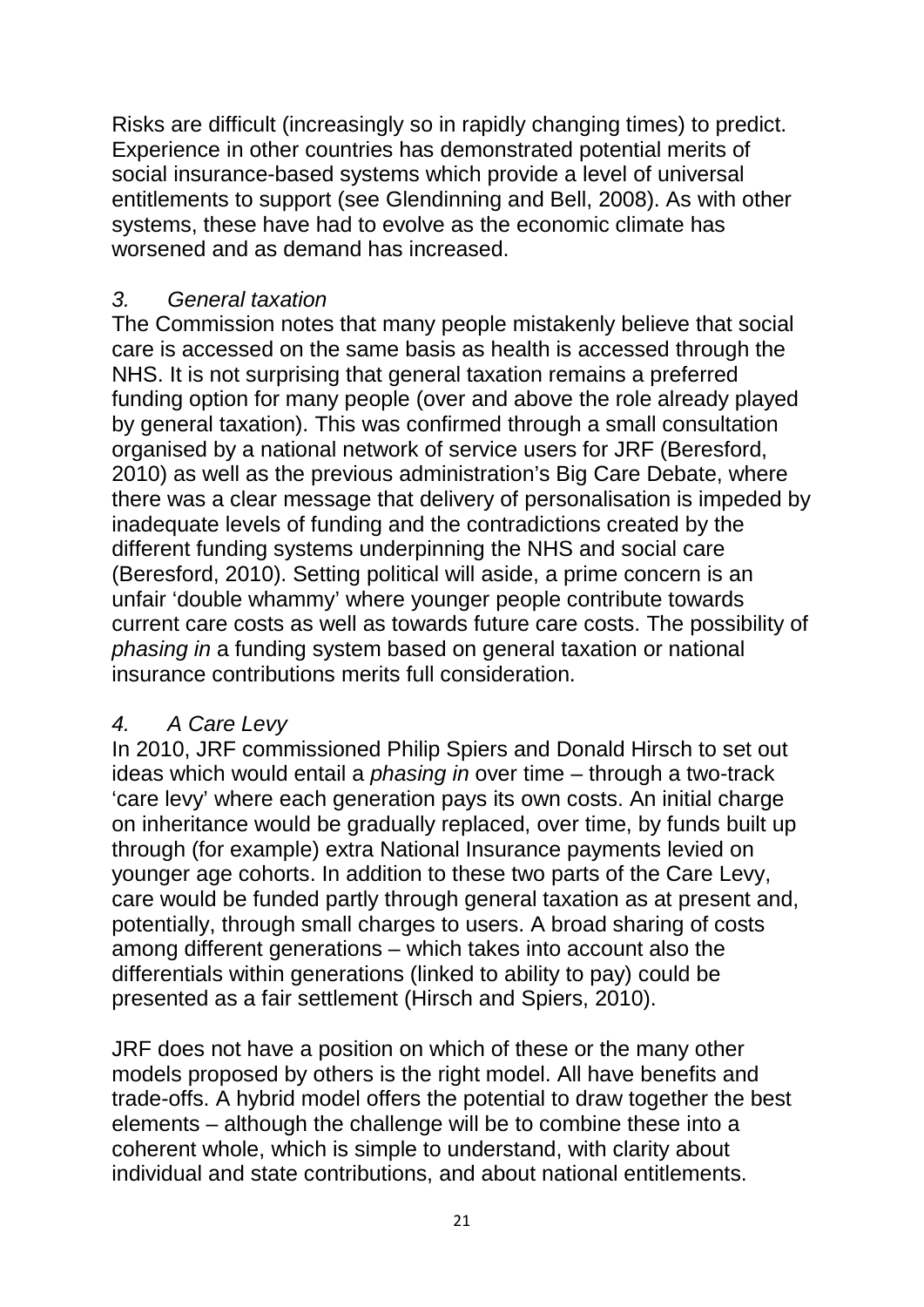Our primary interest is in ensuring that the criteria against which any reforms are judged reflect what we know from evidence, including the experience of people who use care and support, and people who provide informal care. JRF welcomes the Commission's commitment to considering *fairness* in the round, including: financial, intergenerational, gender, caring status and so on, as part of considering different funding systems for their capacity to be fair in the broadest sense. JRF also welcomes the criteria, many of which correlate to the six core principles identified by Hirsch (2006):

- *be fair and be seen to be fair* both in the way money is raised and allocated;
- *support preventative measures* through a system that encourages early intervention, rewarding rather than penalising measures that reduce the amount of care needed;
- *recognise the diversity of needs and allow recipients to retain their dignity* – through the care provided and resources left to individuals after paying for their care;
- *promote personal and family responsibility* through an appropriate balance between family and state;
- *be sustainable* by commanding general public support and by being responsive to demographic, medical, economic and other changes;
- *encourage a more efficient supply of care services* by funding a range of care choices adequate to meet demand;

JRF also welcomes the reference throughout the Call for Evidence to achieving *quality outcomes*. From this standpoint, JRF has recently explored the potential for an outcomes-based funding model.

### *Towards an outcomes-based funding model*

Is it possible to reform the current funding system in a way that actively supports, facilitates and incentivises the **achievement of outcomes** that people themselves want and value? Our thinking (Stone and Wood, 2010) resonates closely with the Commission's understanding of care and support (see Box 2 above) and with the Commission's emphasis on prevention and personalisation, including the power to determine outcomes.

We suggest that a funding settlement must start with an understanding of how people live their lives and what they want from later life – not from service-based assumptions based on services or settings (e.g. own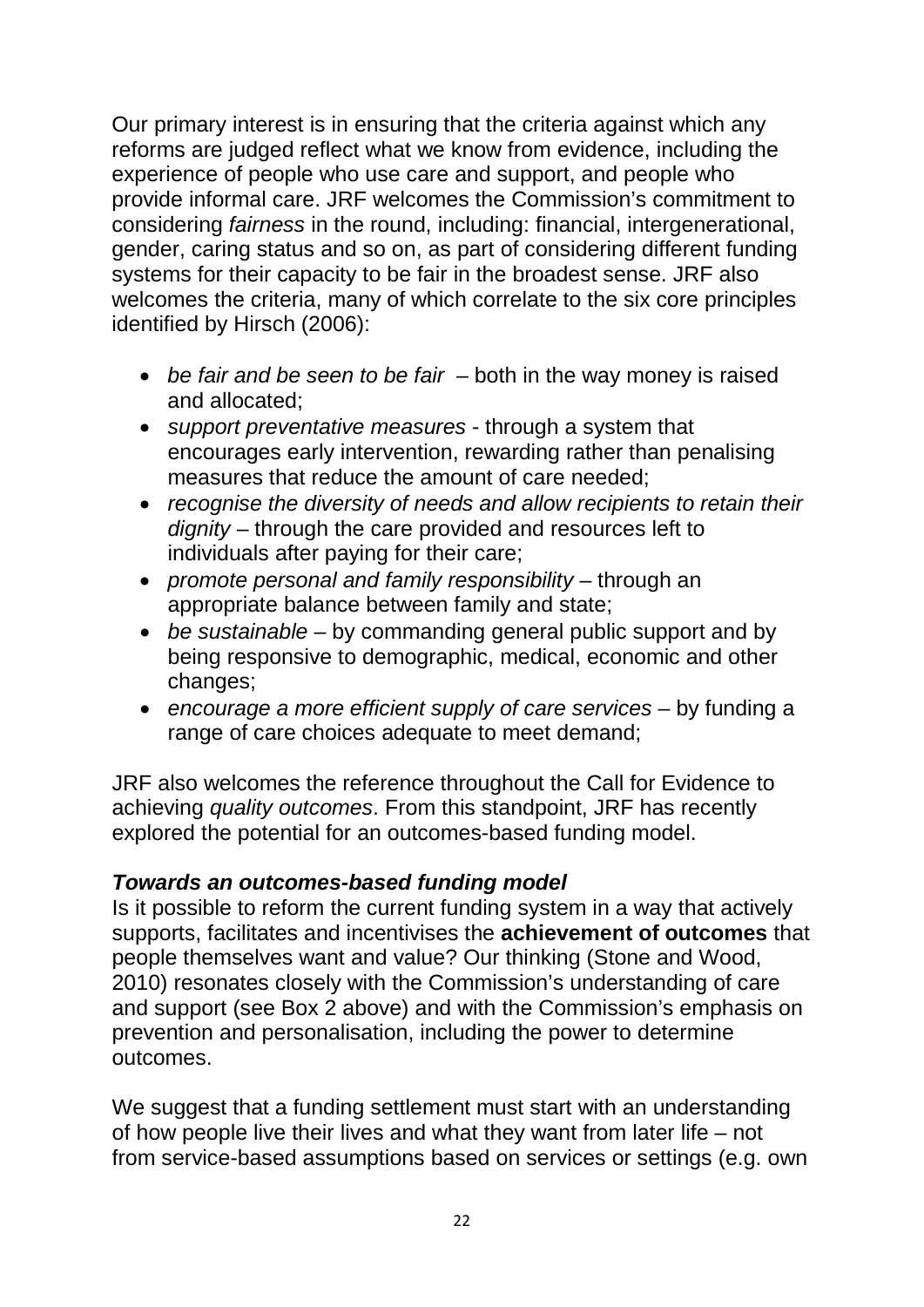home, care home). As stated above (under 'Personalisation' and 'Unmet need'), there is considerable evidence about what people want from life, expressed as outcomes. Service-led distinctions between (for example) social care and health do not resonate with how people live their lives, and cause confusion for users and practitioners (Beresford, 2010).

A funding model with the capacity to support and facilitate the achievement of outcomes has a number of benefits.

- Compatible with the existing care delivery system, which is increasingly focused in delivering outcomes as a fundamental element of personalisation, but which care users think is currently undermined by a lack of funding (Beresford, forthcoming).
- Outcomes-based commissioning is becoming more common (in policy, if not in practice) while outcomes-based assessments are now a central pillar of personal budgets.
- The Law Commission's proposed new Social Care Statute is set to create a system based on needs and outcomes rather than service entitlements. A funding settlement based on old service-based assumptions would seem incongruous in such a context.
- A system which begins with an understanding of people's lives, and resonates with their lived experiences, is likely to be publicly acceptable, and therefore sustainable, over the longer term.
- It is more likely to be adaptable and responsive to different needs, life experiences, lifestyles and expectations; resilient and responsive in the face of future change; and supportive of the human rights of care users regardless of ethnicity, gender and other differences as it removes any assumptions regarding what services people might want to use.

None of the main funding models on the table (e.g. the King's Fund 'partnership model') *preclude* an outcomes approach. An outcomesbased funding model will need to define a set of outcomes which the public can expect as a minimum entitlement – either from the government as a safety net, or in return for a minimum contribution. Any funding model currently configured around a minimum entitlement to *services* could be adapted to allow for a minimum entitlement to *outcomes*.

Co-payment models are conducive, as the minimum entitlement could be designated as 'state funded', while the additional contribution made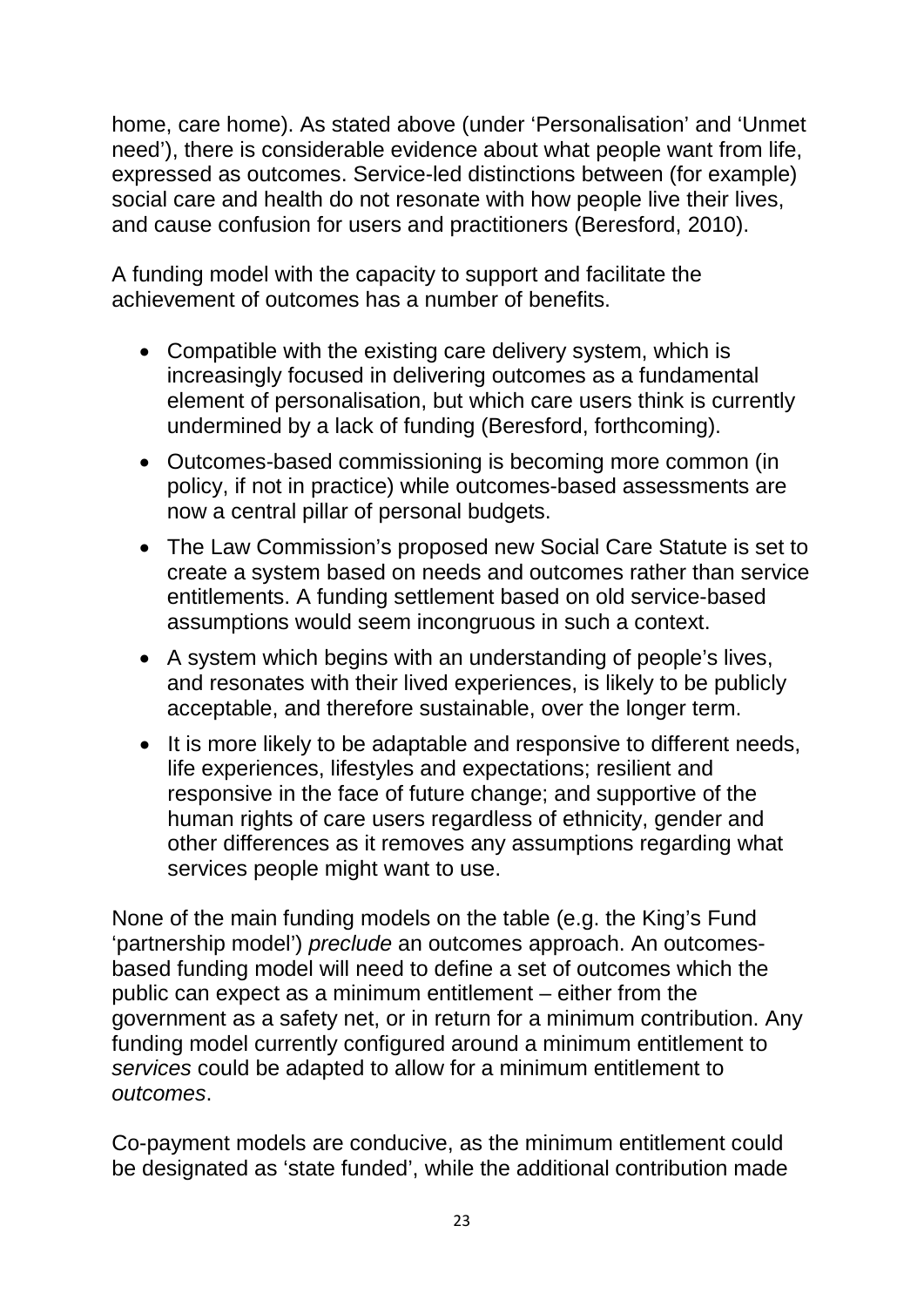by individuals could be reserved to achieve additional self-defined outcomes. This would of course mean that the poorest older people might have limited opportunity to set their own outcomes, as they would be reliant on the state-funded minimum entitlement. The design of that minimum entitlement would therefore be crucial, and should build on knowledge about what people want and value. The nature of an outcomes-based approach should mean that all individuals have greater opportunity to influence *how* those outcomes are met, thereby delivering greater choice and autonomy than would be the case with a minimum entitlement to a prescribed type of *service* or a prescribed type of setting.

Some form of insurance-based model would also work. Self-defined outcomes, and how they might be achieved, would be extremely variable. The range of costs is likely to be large. Therefore, a model which pooled the risks of some people requiring very costly support would offer a financially sustainable approach. The drawback of current insurance models is that they pay out on, and so the premiums are calculated on, the risk of needing services (e.g. residential care) and the cost of those services. Adapting this to calculate the risk and costs of outcomes would be a challenge, but both voluntary and compulsory insurance models are viable in this context, and could be combined with a care levy system (Hirsch and Spiers, 2010) to pay for the premiums in a way that is progressive and fair across generations.

### **Box 5: Additional questions against which to judge the funding reforms**

- 1. How will the funding system *support and facilitate* people to achieve the outcomes they value and need for a meaningful and good quality of life?
- 2. How will the proposed reforms generate adequate funding for care and support, to enable delivery of *prevention, personalisation and choice*?
- 3. How will the funding system *incentivise* investment in low-level support or prevention? (Investment by individuals as well as by the state, local authorities, GP commissioners, private sector, voluntary sector, communities).

There are certainly distinct challenges to an outcomes-based approach, not least defining a minimum entitlement to outcomes, and calculating the costs of achieving those outcomes in order to quantify the costs to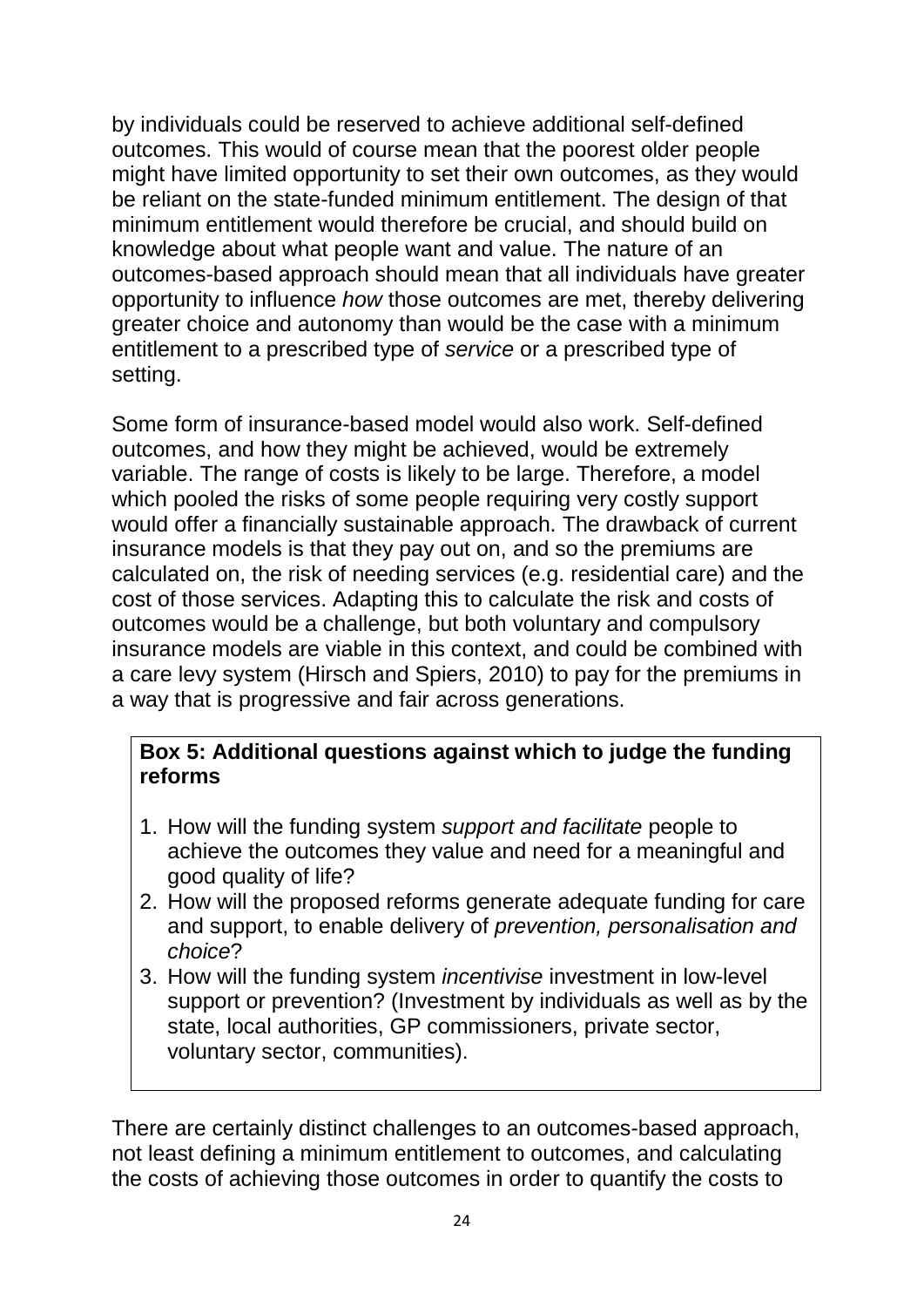the state and the individual. Nonetheless, aligning care funding to the delivery of outcomes rather than pre-defined service options is so important to the long-term success of a care funding model that JRF urges the Commission to consider the challenge carefully. Should the Commission wish to explore the potential for this approach in greater detail, we would be keen to contribute further (potentially commissioning new work).

# *Additional evidence relating to judging funding models*

The Commission might also want to consider further the issues in the following papers (commissioned by JRF to stimulate debate on care funding):

- Can equity release help older home owners improve their quality of life? (Terry and Gibson, 2010)
- Identifying a fairer system for funding adult social care (Keen and Bell, 2009)
- Reducing gender inequalities to create a sustainable care system (Himmelweit and Land, 2008)
- Rethinking care and support: what can England learn from other countries (Glendinning and Bell, 2008)
- Duty and obligation: the invisible glue in services and support (Gandhi-Rhodes and Bowers, 2008)
- Care and support: a community responsibility? (Brindle, 2008)

### **Additional evidence**

### *Length of stay in care homes*

We have previously submitted evidence to the Commission on length of stay in three care homes run by the Joseph Rowntree Housing Trust. This confirms the picture drawn by the Commission of the wide variation in length of stay from a matter of weeks to (in some cases) well over a decade.

### *Demand for formal care services*

In 2004, JRF commissioned the Personal Social Services Research Unit (PSSRU) at the London School of Economics and the Nuffield Community Care Studies Unit (NCCSU) at the University of Leicester to prepare updated projections of future expenditure on long-term care for older people in the UK to 2051 (Wittenburg, *et al*., 2004). This supplemented existing data with new data (at the time) from the Government Actuary's Department which included greater increases in the numbers of older people and more optimistic assumptions about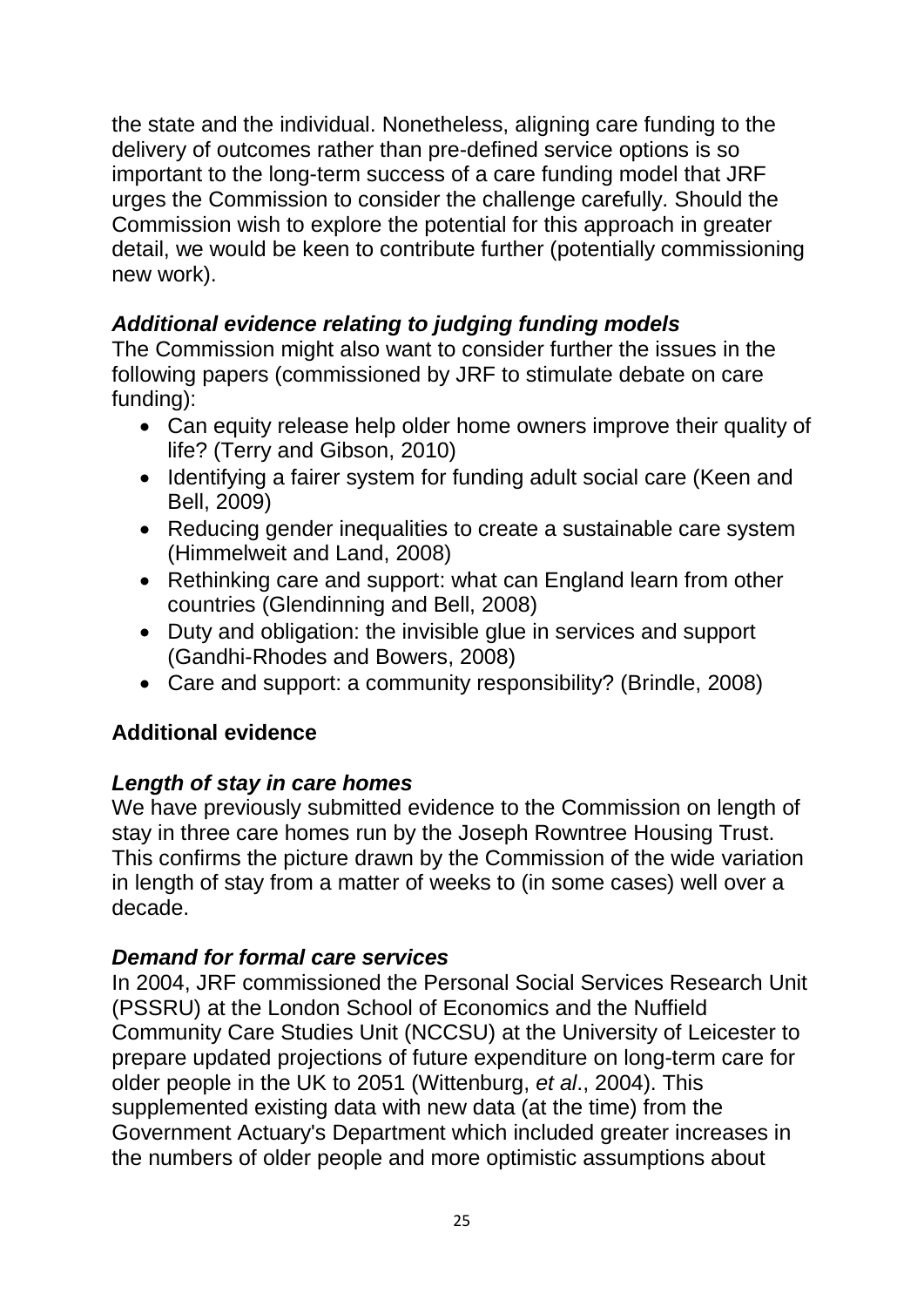future rises in life expectancy. While the analysis uses similar modelling to other PSSRU work which the Commission is already drawing on, the Commission might also consider the findings of this earlier analysis as some of the assumptions and variables will differ from later research. For example, the analysis considered three external factors that are important drivers of the demand for spending on long-term care: life expectancy, dependency and unit costs. The model defines dependency in terms of ability to perform personal care and domestic tasks. The analysis is based on prevalence of physical dependency, rather than of specific diseases. A further set of projections explored three scenarios: a decline in informal care; an increase in support for informal carers; and a change in the balance between residential and home care. These findings may therefore be of some use in supplementing the Commission's existing data (Wittenburg, *et al*., 2004).

In 2006, JRF asked William Laing (Laing & Buisson) to estimate the cost of a range of policy changes and their impact on demand for formal care. This included extending free personal care in care homes and introducing a constant 33 per cent rate of co-payment, shared between individuals and the state for all long-term care services. The findings were brought together in a summary and report (Hirsch, 2006). The data behind the calculations is available in an Excel spreadsheet at <http://www.jrf.org.uk/publications/paying-long-term-care-moving-forward>

### *Housing and care and support*

JRF has been asked to draw on our work on this area to consider older people's housing and assets, and in particular the issue of downsizing, as well as the provision of housing with care and support more generally.

### *Housing and equity in later life*

There are estimated to be around 1 million older people currently termed 'asset rich and income poor', with housing assets of over £100,000 but whose income is low enough for them to be eligible for means-tested benefits. This lack of income often means housing repairs and adaptation go unmade, quality of life is poorer as food and heating bills are too high, and care and support services in the home cannot be afforded. Disagreement over how to account for housing assets in care eligibility, without requiring someone to sell their home in order to pay for care, has proved to be an emotive debate and one possible reason why the care funding system has remained unreformed for so long (Keen, 2008).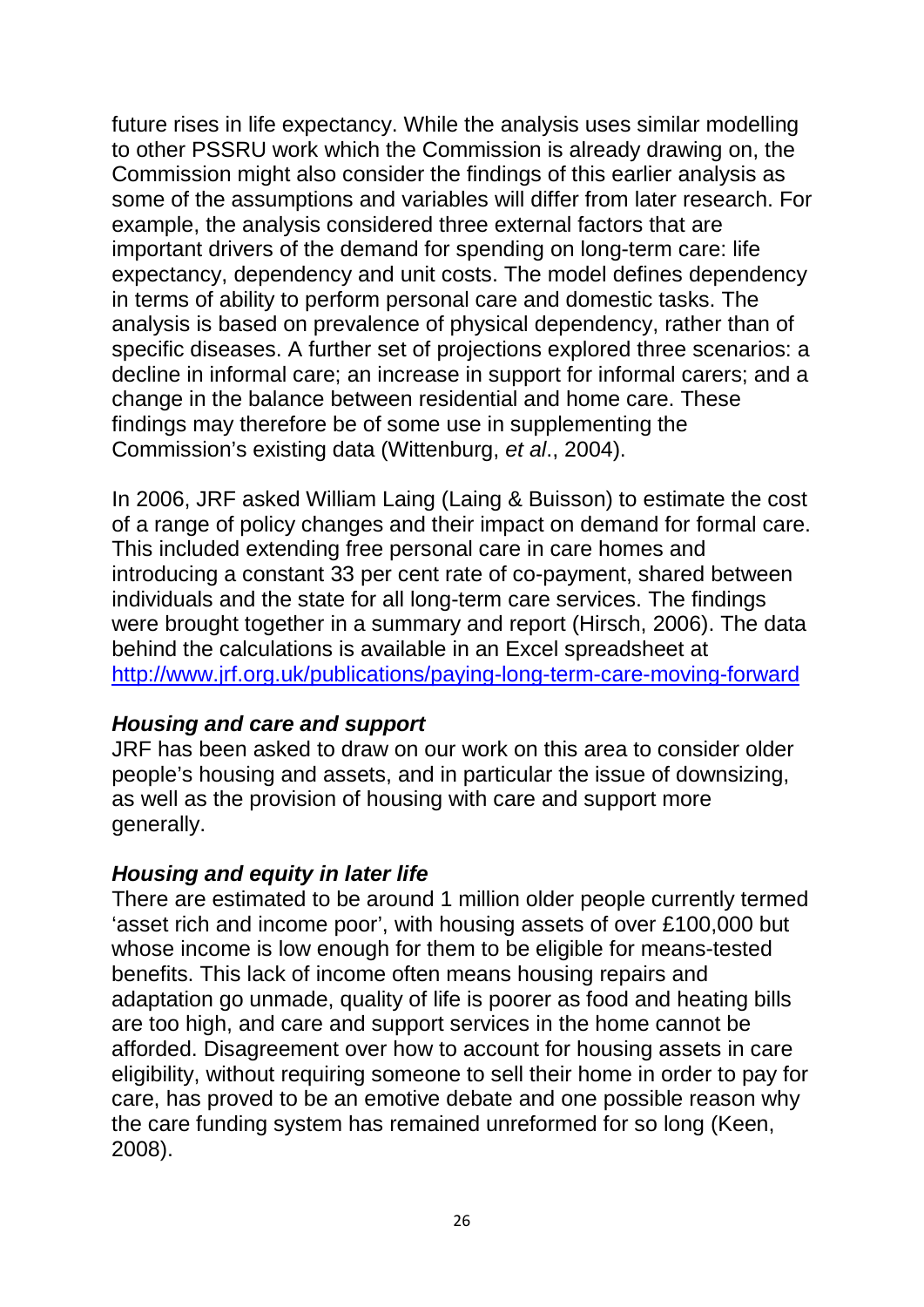One consequence of the current system is that 'asset rich, income poor' older people cannot pay for care in their home or certain home repairs or adaptations without selling their home to release funds. However, there are options open to older people to access their housing equity without selling up. JRF has already brought to the Commission's attention the work of the JRF Task Force on Equity Release (Terry and Gibson, 2010) and the three pilots of an affordable equity release scheme. The Home Cash Plan (offered by Just Retirement Solutions) in three local authorities (Royal Borough of Kensington and Chelsea, London Borough of Islington and Maidstone) has been designed specifically for older people who have little income but some assets which they could use to fund care in the home, or purchase 'that bit of help'. The product allows home-owners to draw down smaller amounts than mainstream equity release products, so that the money received does not affect the client's Pension Credit or other benefits eligibility. The pilots have a further six months to run. It is important to stress that equity release is not and will not be suitable for everyone.

### *Downsizing*

The most common way of accessing housing assets among older people is to downsize. JRF funded a study by the Resources in Later Life (RILL) team at Loughborough University which found that older people downsize for a number of reasons. Being able to release housing capital by moving to a cheaper property or renting is one reason. Other reasons are being able to move to a more manageable, easily maintained, accessible or more conveniently located property. Although a suitable home environment can be crucial to independence, health and well-being in later life, older householders (aged 60 years plus) are more likely than average to live in non-decent and energy inefficient homes. Living in a decent and suitable home can therefore entail moving house. The study found that house moves were often considered in response to bereavement, worsening health, or the need to be closer to key services or family members. As a result, moving in later life was often associated with times of distress and uncertainty (Hill and Sutton, 2010).

The research team, in interviewing 78 older people who were thinking of moving or about to move, identified the following factors as helpful, and which enabled people to move in a relatively stress-free way:

- having a friend or family to help;
- physical health although participants had a range of health conditions, those who moved were still mobile and better able to manage the practical aspects;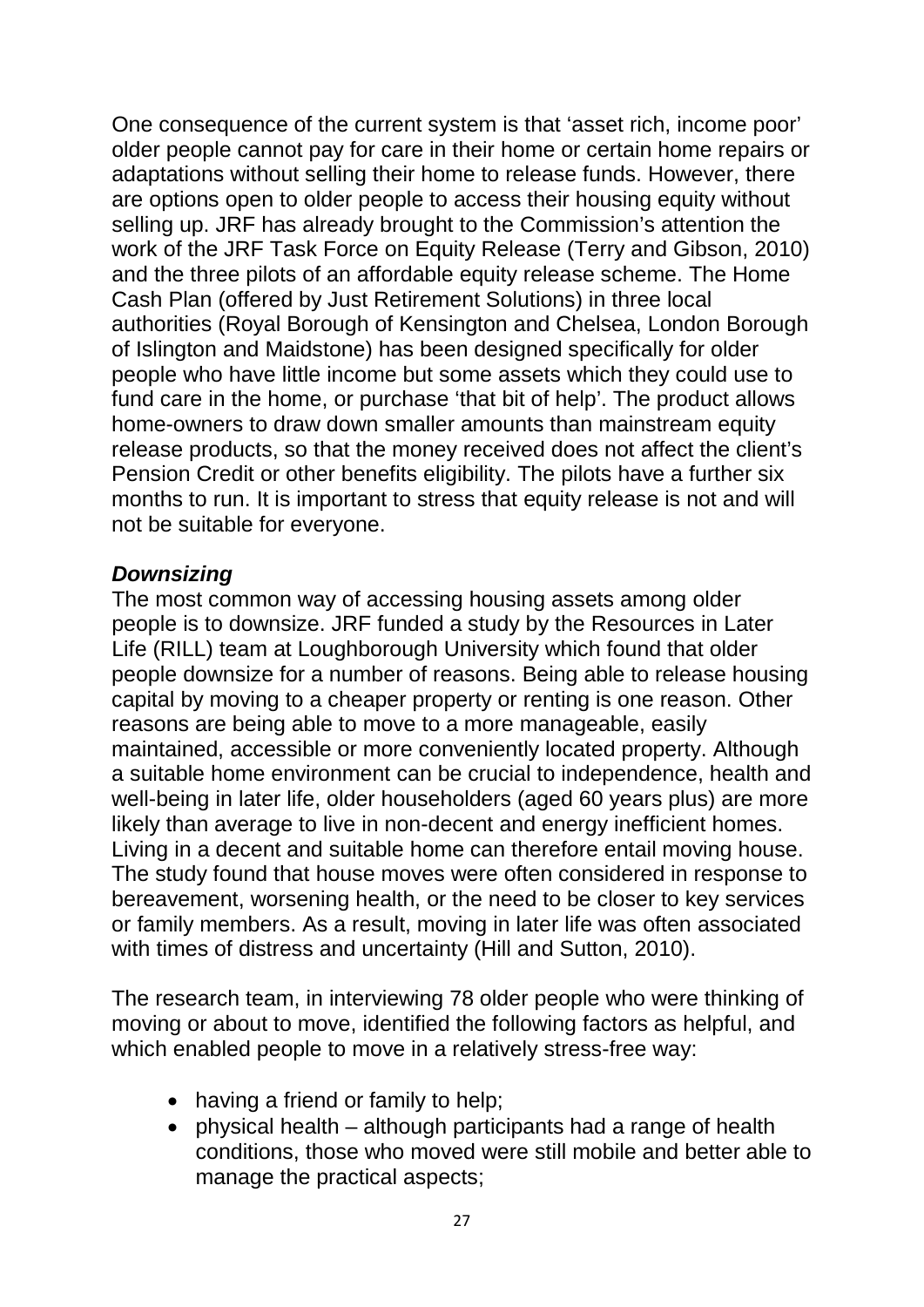- clearing out a lifetime of possessions was emotionally as well as physically exhausting. Seeing a move as a fresh start, buying new things and decorating helped people cope with upheaval and loss of continuity, familiarity and place;
- being able to leave furniture behind for the incoming purchaser; and
- staggering a move: having the new property available before moving out of the old one enabled a gradual move, although financially this could be hard.

The team identified a range of practical, emotional and strategic obstacles which could contribute to people feeling either unable, or unwilling to move:

- Availability of a suitable property was a key issue. This included long waiting lists for rented warden-controlled properties. Homeowners mentioned the lack of affordability of bungalows and limited supply of owner-occupier property suitable for older people. Some just did not like the idea of renting.
- Moving was seen as too daunting. Even where people recognised that living in a more manageable property made sense, they were put off by the upheaval, having to sort everything out, physically packing, emotional ties to their home, not knowing where to move to or how to get the process started.
- There was a resistance to living in properties specifically designed for older people. Occasionally participants mentioned psychological barriers associated with living among 'old people', fearing it would make them feel older themselves and this was seen as a last resort.

Based on these findings, the researchers concluded that:

- Better information and advice on available suitable properties was needed, and advice on the selling process, so that older people knew 'where to start'.
- Efforts to dispel myths about older people's housing would be important. People who had moved to supported living were positive about this and recognised there was often a gap between their perceptions and realities.
- Practical support services to help older people deal with estate agents, have transport to view properties and do the packing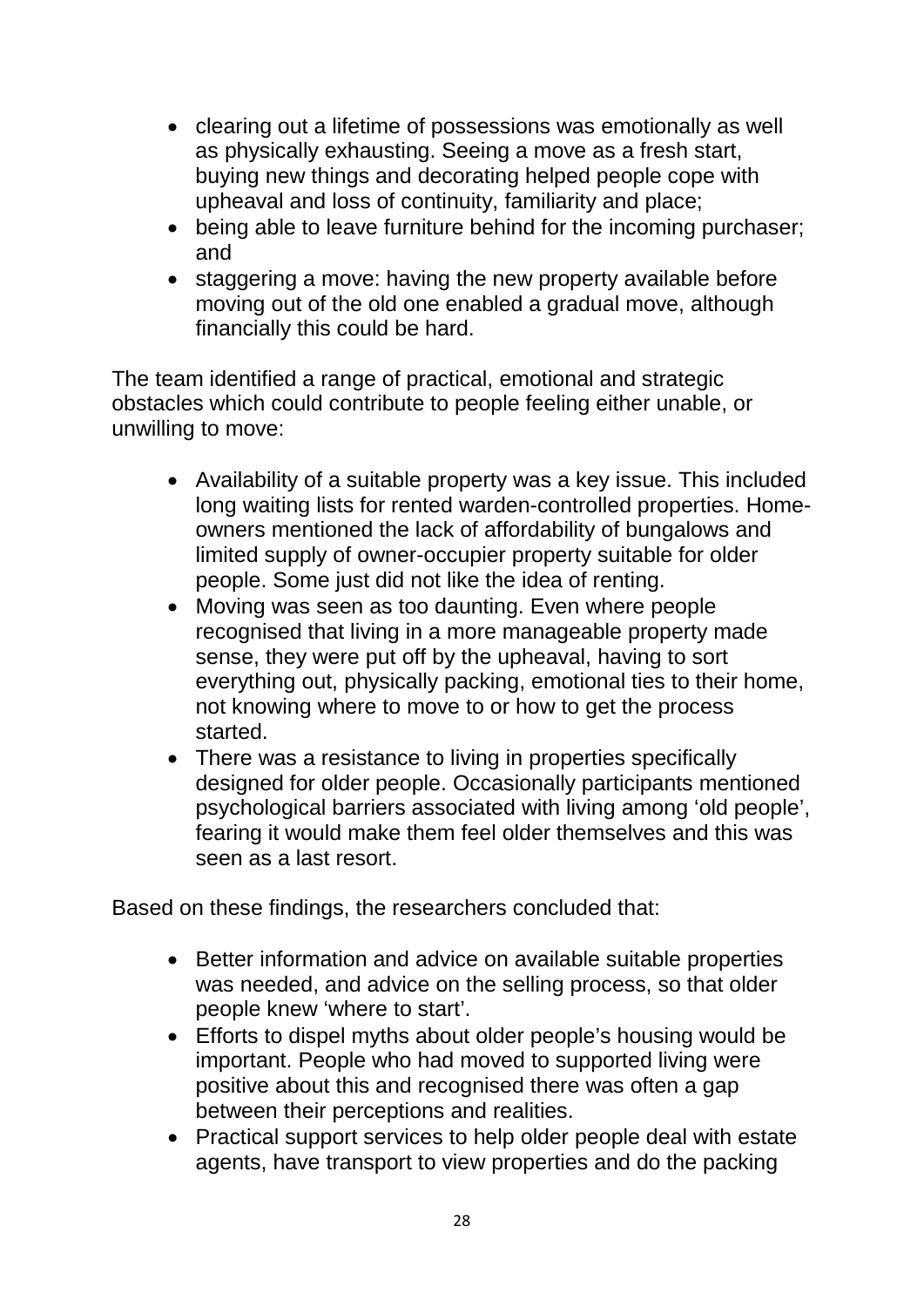was important (and beyond what standard removal companies could offer).

Future generations of older people may not have such an imbalance of income and assets, and so the need to downsize or release equity with a financial product in order to pay for care and support may not be such a pressing issue in years to come.

### *Housing with care/extra-care housing schemes*

The quality and suitability of an older person's home has a significant impact on their mental and physical health and well-being. A suitably adapted, conveniently located home can make all the difference to an older person's sense of social inclusion and independence, and can certainly delay, if not remove altogether, the need to move into residential care settings. The findings of the HAPPI report (www.homesandcommunities.co.uk/housing-ageing-population-panelinnovation.htm) published in January 2010, gives a clear picture of what can be, and has been, achieved in the UK and in other countries in terms of innovative and cost-effective ways of building sustainable and inclusive homes and communities for an ageing population. It includes a case study of Hartrigg Oaks, a continuing care retirement community built and run by JRHT in York.

Demographic change combined with breakthroughs in technology and medical treatment means there are increasing numbers of older people living alone, and increasing numbers with higher support needs (Blood, 2010; Falkingham, *et al*., 2010). Such groups may require levels of support than cannot be effectively delivered in an individual's home, or they may find social inclusion and community life is better delivered in communal settings. As policies focus on enabling older people to remain at home, there is a risk that less attention will be paid to the experiences of this large and growing group of people who may benefit from communal care settings.

Recent years have seen a continuing shift towards a wider range of options which combine care and support with housing in ways that can meet different needs – including the need for meaningful relationships and participation in social life.

JRF research and JRHT practice (as a provider of extra-care housing schemes, such as Hartfields in Hartlepool) demonstrates that when properly planned and run, extra-care housing schemes can promote independence, healthier ageing and social inclusion among the older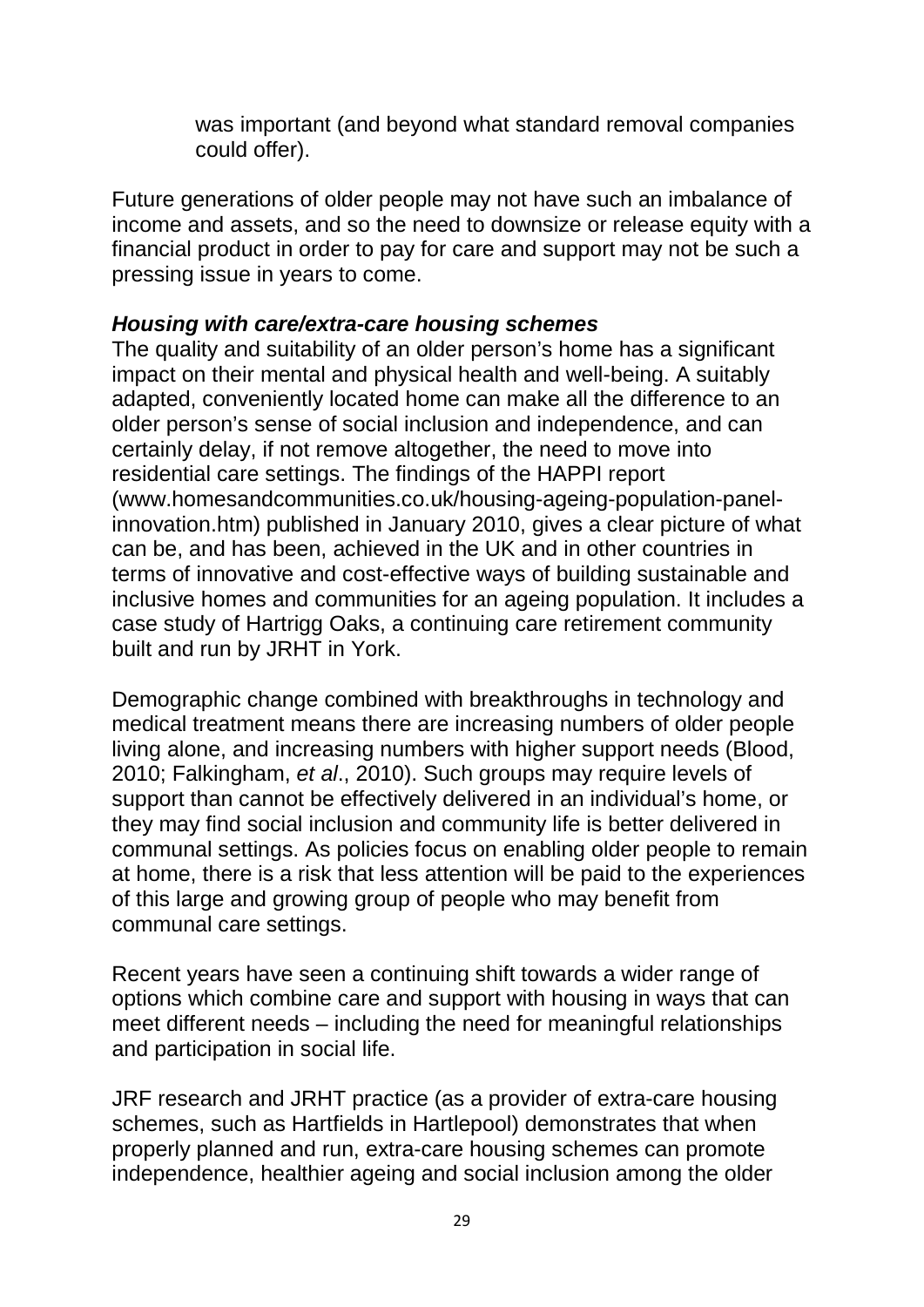residents and the surrounding community (Croucher and Bevan, 2010; Callaghan, Netten and Darton, 2009). Characteristics of successful extra care schemes include:

- the availability of communal facilities and a diverse range of organised activities to help residents interact;
- opportunities for residents themselves to run and organise their own activities and remain engaged in their own governance;
- adequate staff time and resources to support social activities;
- the presence of GPs and specialist nurses on site;
- the strategic location of extra care schemes, integrating into communities rather than building ghettos in peripheral locations;
- the increased use of mixed tenure to enable older people to buy or rent in the schemes, and the presence of general needs housing within or nearby, so that families and carers can live nearby (Burke ,2010).

However, extra care schemes can raise particular challenges for some groups, including older people with high support needs (Garwood, 2010) and they can prove costly. In a small cost-effectiveness study looking at a particular scheme in Bradford (Rowanberries), researchers found that living in extra care *did* support residents to achieve the outcomes they valued and improved their quality of life, but the living arrangements were more expensive than where residents had been living previously (Baumker, *et al*., 2008). This is a single study and the findings of the forthcoming PSSRU evaluation of extra-care housing schemes should provide a much stronger evidence base. Nonetheless, the study reminds us that weighing up the cost-benefits of a given care option is a valuedriven exercise, in that relative value must be placed on improving people's quality of life and achieving the outcomes that matter to them. This reiterates the point made in the main body of our submission above: that the 'what' and the 'how' of care funding cannot easily be separated. If, hypothetically, extra care became the 'norm', as the most popular form of care which every older person wanted to move in to (and were prepared to pay for), then the Commission would have to consider the additional costs associated with this and how a funding system could be created to enable people to access this form of support as a means of achieving the outcomes they value.

As noted above Shared Lives (www.naaps.org.uk/en/shared-livesmembership/?PHPSESSID=63c6674093086a07f31a2078abcb7280) and co-housing also represent innovative approaches, with the former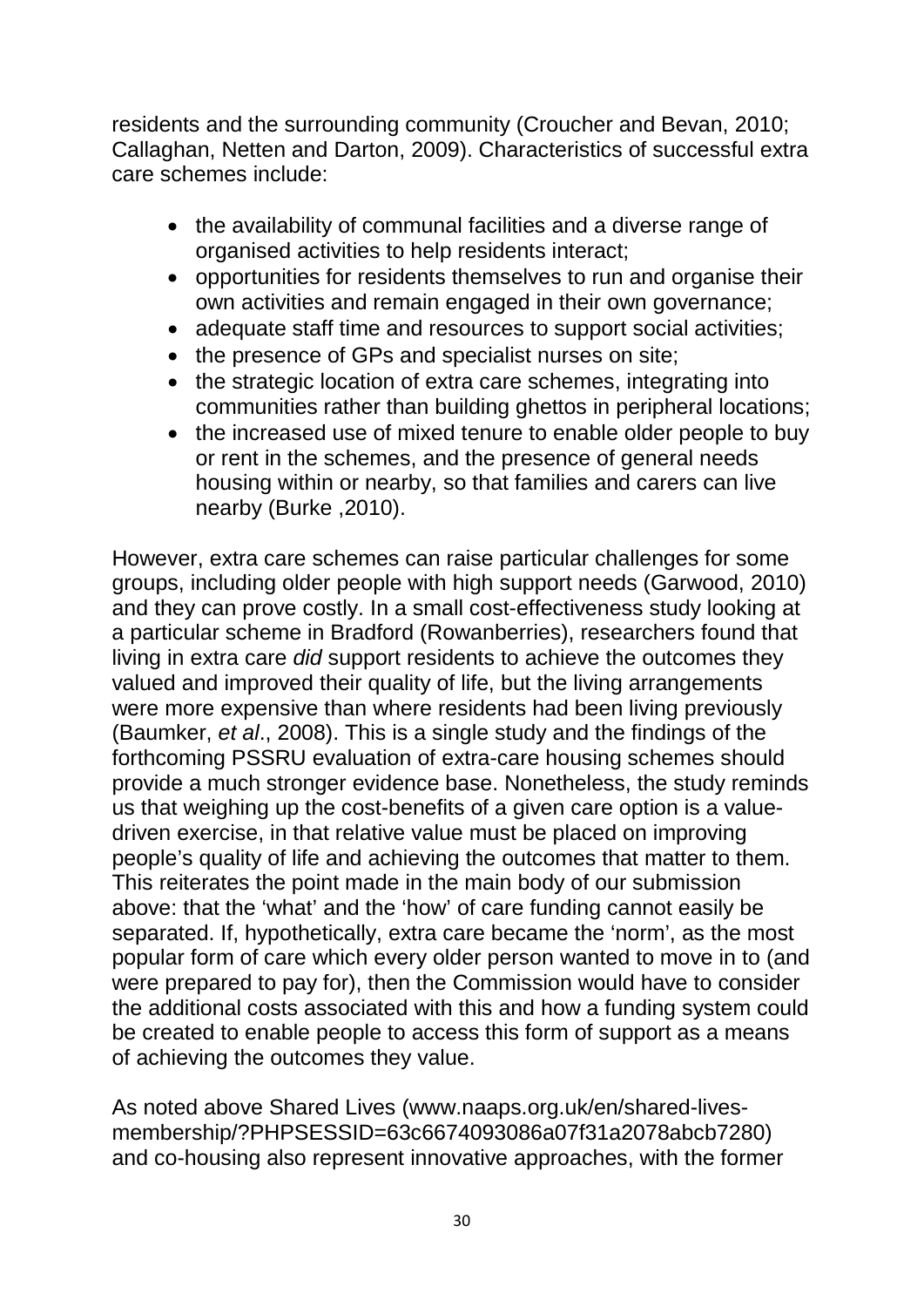providing older people a home with a carer's family – and thereby providing home care plus a family life and social contact for the older person, while the latter creates a 'mini neighbourhood' where older people retain their independence and autonomy but find companionship and support on their doorsteps. This could prove a valuable alternative for those who are reluctant to join one of the more traditional options available to older people, but who do not relish living alone (Manthorp, 2010; Burke, 2010).

Although many more 'middle way' options are becoming available, this does not mean traditional residential and nursing care settings are now redundant. For increasing numbers of older people with the highest support needs, such services will remain invaluable.

In relation to the Commission's work, the challenge is to start from people's lives and their (changing) expectations, and seek to support the outcomes they want to achieve and are prepared to contribute towards. The system must not presuppose one or other particular form of care or housing/care as the favoured way.

#### *Nursing and residential care*

JRF research shows that both the quality of care and the quality of life in traditional nursing and residential settings could be improved (Bowers, *et al.,* 2009; Universities of Warwick, West England and York, 2008). In particular, care home residents often experience a lack of choice, control and opportunities to express opinion and be involved in care delivery. Care homes are not easy places to express personal feelings, and older people living in supported environments need a much greater variety of ways to both contribute and express themselves. Above all, they need encouragement and support to do so, and a right to self-expression as a clear indicator that they are valued and equal citizens (Bowers, *et al*., 2009).

Given the lack of engagement and control among those with high support needs in these settings, there is a risk that residents will be excluded from the reforms and improvements being made to the care system more broadly. They may well be left behind as personalisation, autonomy and choice and an outcomes focus is implemented elsewhere for other groups to enjoy. (People in residential care have only recently become eligible for Personal Budgets, where previously they were ineligible for Direct Payments).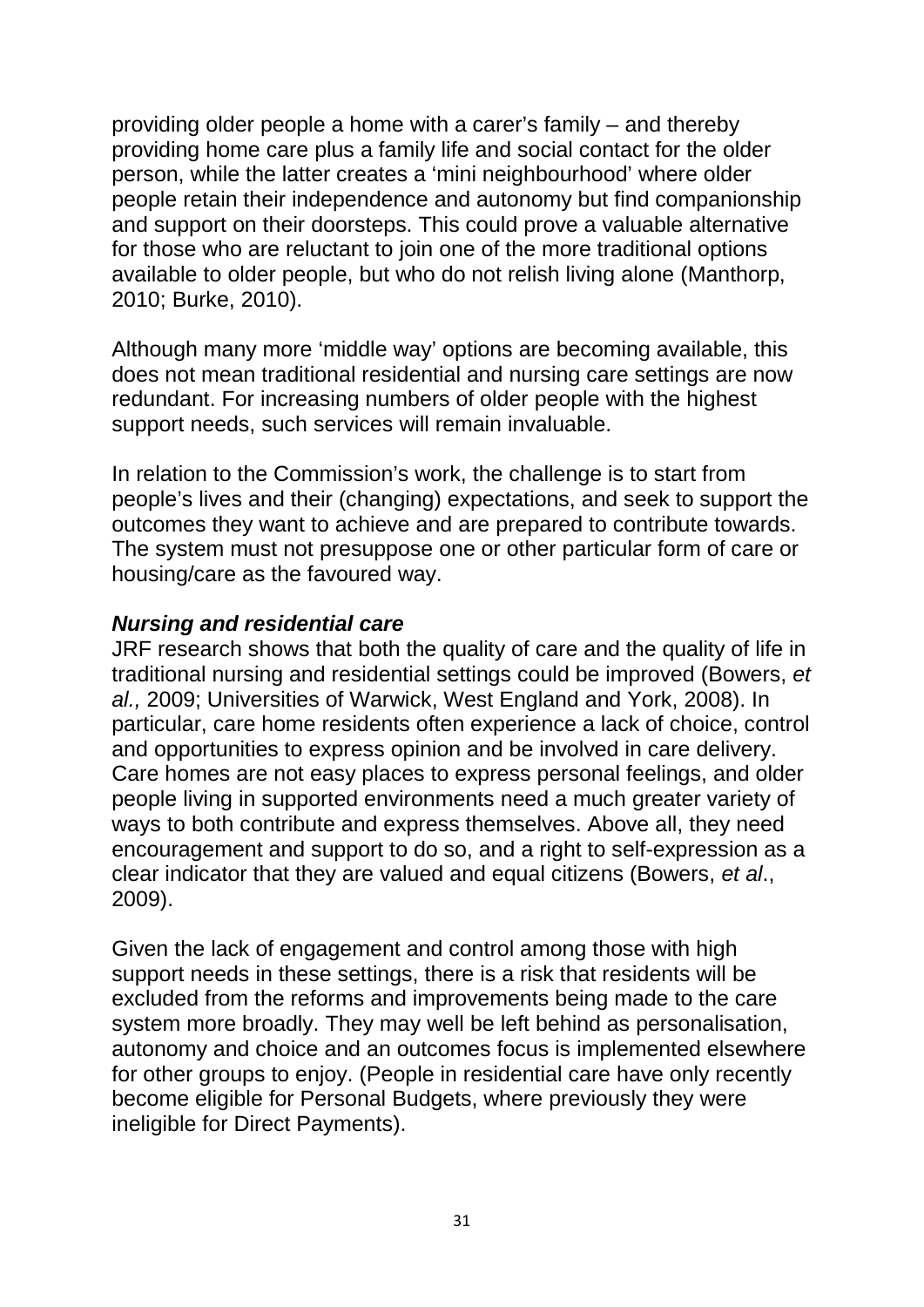The Commission is right to work towards a funding system that does not discriminate against specific populations or groups. This needs to include people living in a particular care setting. Value for money, fairness and choice in funding options can be more challenging to achieve in residential and nursing home settings, and as such it falls within the Commission's remit to ensure older people with high support needs – a group rapidly increasing in size and diversity (Blood and Bamford, 2010) – are treated fairly and equally compared to other care users, and enjoy the same opportunities for empowerment and influence over the care and support they receive. This will require effective training to deal with the newly emerging needs of an ageing population, including older people with both learning disabilities and dementia (Watchman, *et al.,* 2010) and HIV (Power, *et al*., 2010), as well as innovative (and often low tech) ways of enabling older people to communicate with care workers and express their opinions (Murphy, *et al*., 2010).

### **Conclusion**

We urge the Commission to take a radical and progressive approach, recognising the inextricable links between funding and delivery, and assessing proposed funding reforms against the following questions (in addition to the Commission's existing criteria):

- 1. How will the funding system *support and facilitate* people to achieve the outcomes they value and need for a meaningful and good quality of life?
- 2. How will the proposed reforms generate adequate funding for care and support, to enable delivery of *prevention, personalisation and choice*?
- 3. How will the funding system *incentivise* investment in low-level support or prevention? (Investment by individuals as well as by the state, local authorities, GP commissioners, private sector, voluntary sector, communities).

Our response has drawn on JRF research evidence – much of which has drawn directly on the experiences of people using care and support, and aspiring to lead an 'ordinary life' or a 'good life'. Our response has also highlighted the significance of the growing diversity of the population, the need for a funding system to keep pace with changing expectations for a good life, and the importance of looking beyond conventional social care services to consider (in particular) housing and evolving ways of integrating housing, care and support.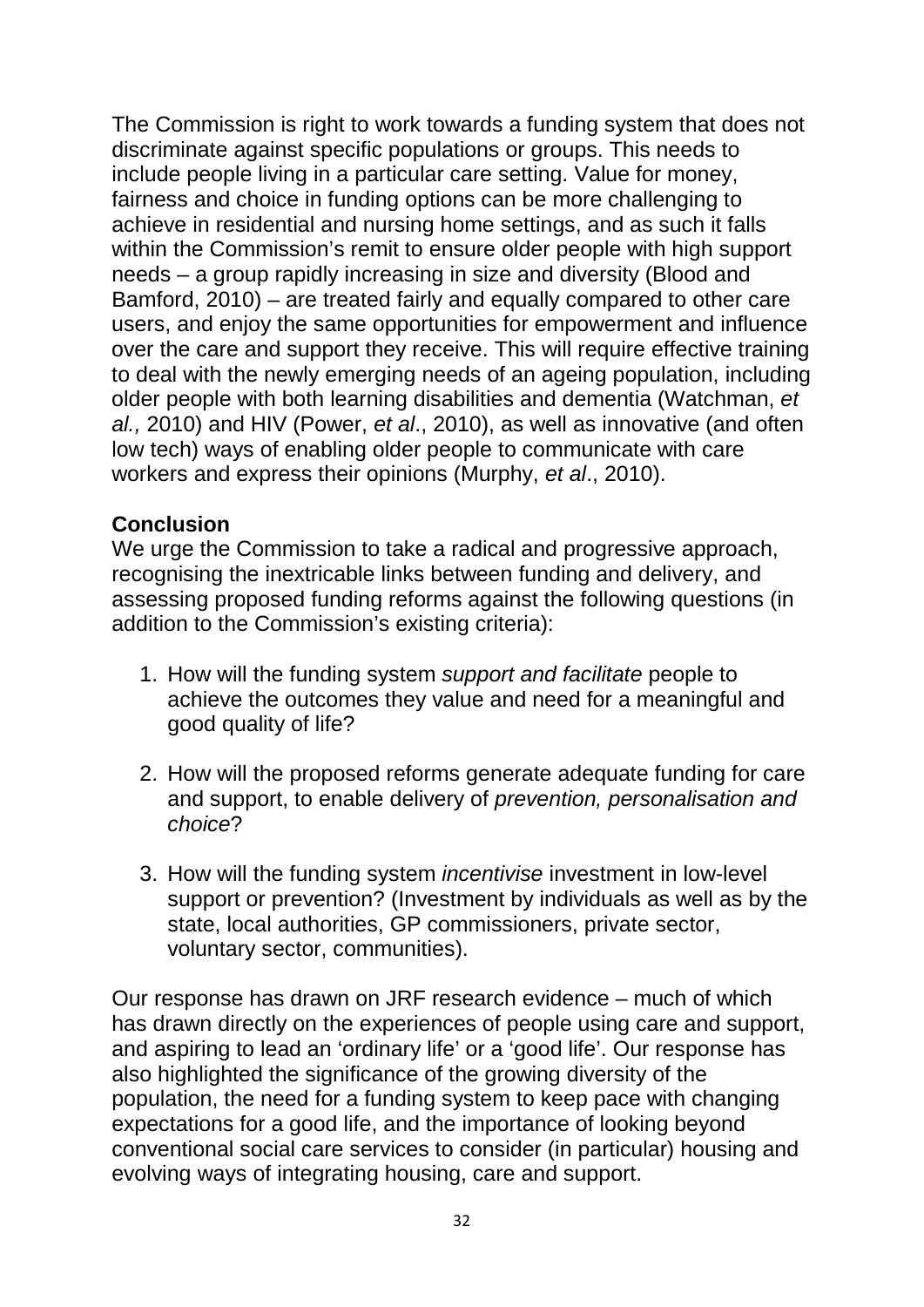At a time of budgetary constraints, we also urge the Commission to acknowledge the potentially negative impact that under-investment and inadequate funding for social care may have over the next four years – putting at risk the successful implementation of a reformed funding system in the next parliament.

JRF and JRHT are committed to advocating for a radically reformed funding system that is fit for current and future generations. We will be delighted to provide further information on any of the points raised in the response, or on the additional material cited below.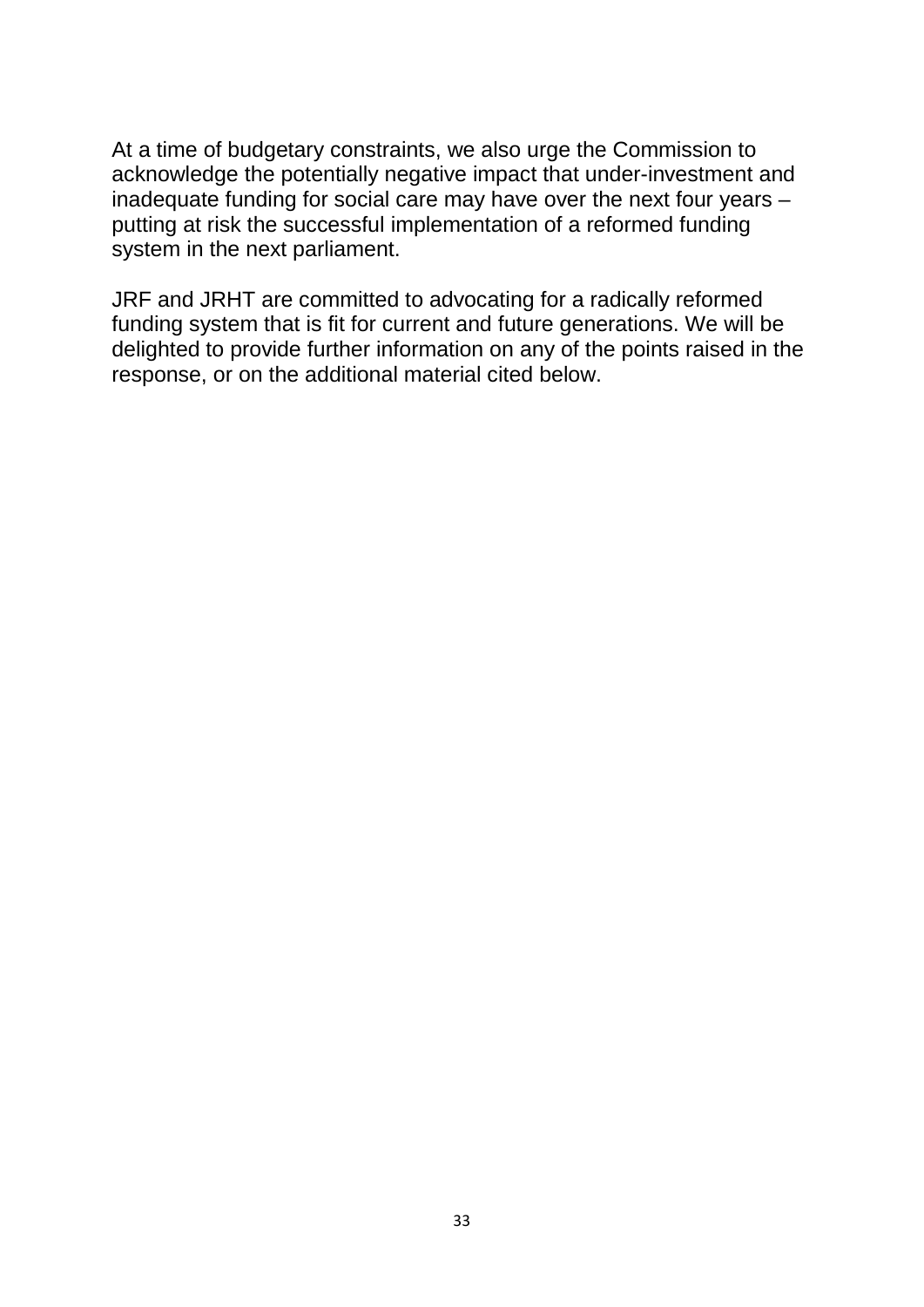### **References**

(This list includes some links to relevant additional material not cited in the response.)

Bäumker, T., Netten, A. and Darton, R. (2008) *Costs and Outcomes of an Extra Care Housing Scheme in Bradford*. York: Joseph Rowntree Foundation.<http://www.jrf.org.uk/sites/files/jrf/2276-housing-care-costs.pdf>

Beresford, P. (2010) *Funding Social Care: What service users say*. York: Joseph Rowntree Foundation. [www.jrf.org.uk/sites/files/jrf/care-service](http://www.jrf.org.uk/sites/files/jrf/care-service-users-views-summary.pdf)[users-views-summary.pdf](http://www.jrf.org.uk/sites/files/jrf/care-service-users-views-summary.pdf)

Beresford, P. (forthcoming) *Transforming Social Care: Sustaining personcentred support* York: Joseph Rowntree Foundation.

Blood, I. and Bamford, S.M. (2010) *Equality and Diversity and Older People with High Support Needs.* York: Joseph Rowntree Foundation. <http://www.jrf.org.uk/sites/files/jrf/supporting-older-people-full.pdf>

Blood, I. (2010) *Older People with High Support Needs: How can we empower them to enjoy a better life*? *JRF Round-up ref. 2543*. York: Joseph Rowntree Foundation. [http://www.jrf.org.uk/publications/better-life](http://www.jrf.org.uk/publications/better-life-high-support-needs)[high-support-needs](http://www.jrf.org.uk/publications/better-life-high-support-needs)

Bowers, H., Clark, A., Crosby, G., Easterbrook, L., Macadam, A., MacDonald R, Macfarlane, A., Maclean, M., Patel, M., Runnicles, D., Oshinaike, T. and Smith, C. (2009) *Older People's Vision for Long Term Care*. York: Joseph Rowntree Foundation. <http://www.jrf.org.uk/sites/files/jrf/older-people-vision-for-care-full.pdf>

Branfield, F. and Beresford, P. (2006) *Making Service User Involvement Work: Supporting service user networking and knowledge.* York: Joseph Rowntree Foundation.

[http://www.jrf.org.uk/publications/making-user-involvement-work](http://www.jrf.org.uk/publications/making-user-involvement-work-supporting-service-user-networking-and-knowledge)[supporting-service-user-networking-and-knowledge.](http://www.jrf.org.uk/publications/making-user-involvement-work-supporting-service-user-networking-and-knowledge)

Branfield, F. and Beresford, P. (2010), *A Better Life: Alternative approaches from a service user perspective.* Expert review contributing to Blood (2010). York: Joseph Rowntree Foundation. <http://www.jrf.org.uk/publications/better-life-high-support-needs>

Burke, S. (2010) *A Better Life: Alternative approaches from the perspective of families and carers of older people with high support*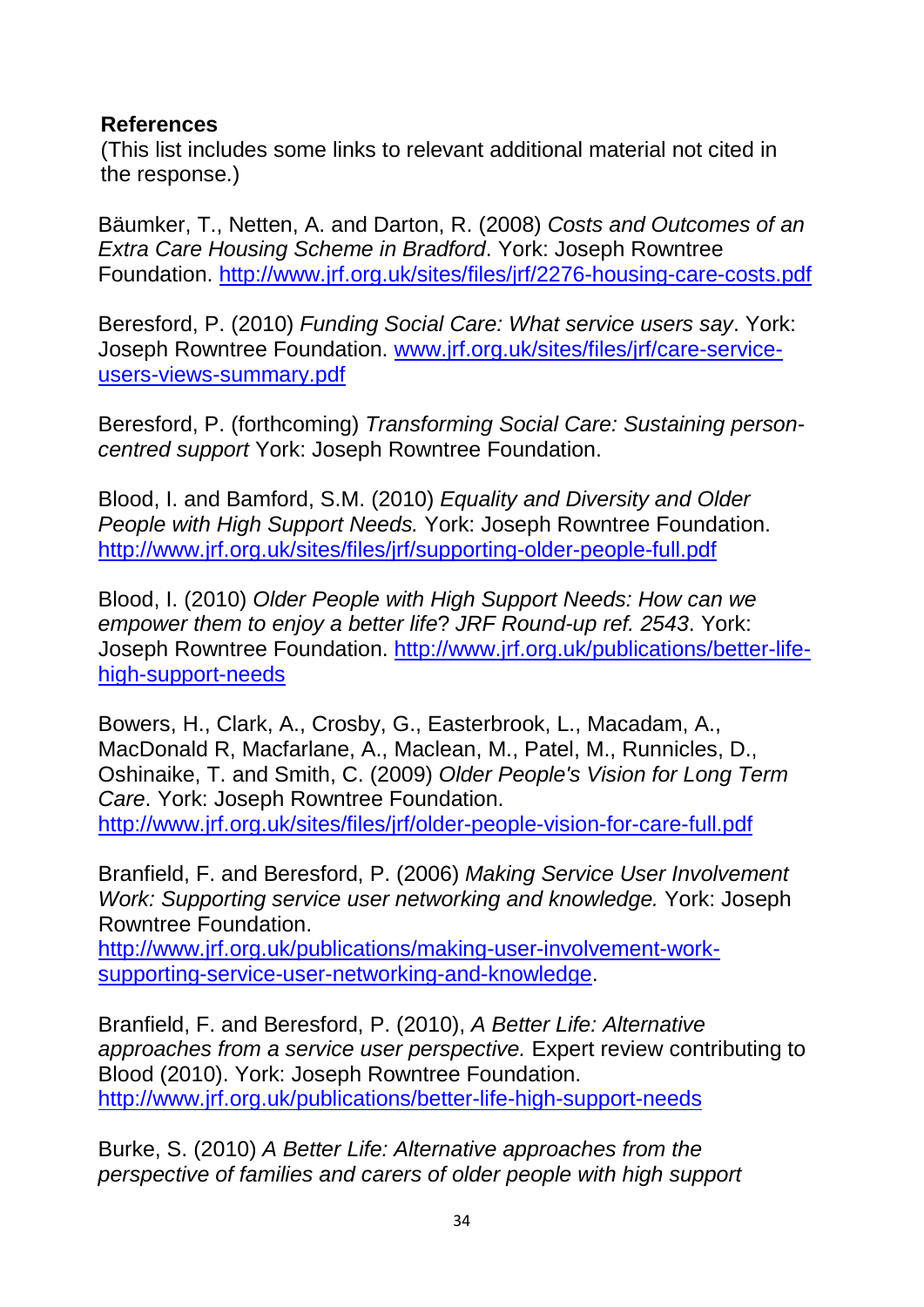*needs.* Expert review contributing to Blood (2010). York: Joseph Rowntree Foundation. [http://www.jrf.org.uk/publications/better-life-high-support](http://www.jrf.org.uk/publications/better-life-high-support-needs)[needs](http://www.jrf.org.uk/publications/better-life-high-support-needs)

Callaghan, L., Netten, A. and Darton, R. (2009) *The Development of Social Well-being in New Extra Care Housing Schemes.* York: Joseph Rowntree Foundation. [http://www.jrf.org.uk/sites/files/jrf/care-and-well](http://www.jrf.org.uk/sites/files/jrf/care-and-well-being-summary.pdf)[being-summary.pdf](http://www.jrf.org.uk/sites/files/jrf/care-and-well-being-summary.pdf)

Carter, T. and Beresford, P. (2000) *Age and Change: Models of involvement for older people.* York: Joseph Rowntree Foundation. <http://www.jrf.org.uk/sites/files/jrf/1859353215.pdf>

Centre for Policy on Ageing (2011) *How Local Authorities with Less Money can Achieve Better Outcomes for Older People*. York: Joseph Rowntree Foundation.

[http://www.jrf.org.uk/publications/local-authorities-better-outcomes-older](http://www.jrf.org.uk/publications/local-authorities-better-outcomes-older-people)[people](http://www.jrf.org.uk/publications/local-authorities-better-outcomes-older-people)

Collins, S. (2009) *Options for Care Funding: What could be done now?* York: Joseph Rowntree Foundation. [www.jrf.org.uk/publications/care](http://www.jrf.org.uk/publications/care-funding-options)[funding-options](http://www.jrf.org.uk/publications/care-funding-options)

Collins, S. (2007) *How Can Funding of Long-term Care Adapt for an Ageing Population?* York: Joseph Rowntree Foundation. [http://www.jrf.org.uk/publications/how-can-funding-long-term-care-adapt](http://www.jrf.org.uk/publications/how-can-funding-long-term-care-adapt-ageing-population)[ageing-population](http://www.jrf.org.uk/publications/how-can-funding-long-term-care-adapt-ageing-population)

Cordingley, L., Hughes, J. and Challis, D. (2001) *Unmet Need and Older People: Towards a synthesis of user and provider views.* York: Joseph Rowntree Foundation.<http://www.jrf.org.uk/sites/files/jrf/1859353614.pdf>

Croucher, K. and Bevan, M. (2010) *Telling the Story of Hartfields: A new retirement village for the 21st century.* York: Joseph Rowntree Foundation. [http://www.jrf.org.uk/sites/files/jrf/Hartfields-retirement-village](http://www.jrf.org.uk/sites/files/jrf/Hartfields-retirement-village-full.pdf)[full.pdf](http://www.jrf.org.uk/sites/files/jrf/Hartfields-retirement-village-full.pdf)

Davis, A., Ellis, K. and Rummery, K. (1998) *Access to Assessment: The perspectives of practitioners, disabled people and carers.* York: Joseph Rowntree Foundation.

<http://www.jrf.org.uk/knowledge/findings/socialcare/SCR318.asp>

Dowling, S., Manthorpe, J. and Cowley, S. in association with King, S.,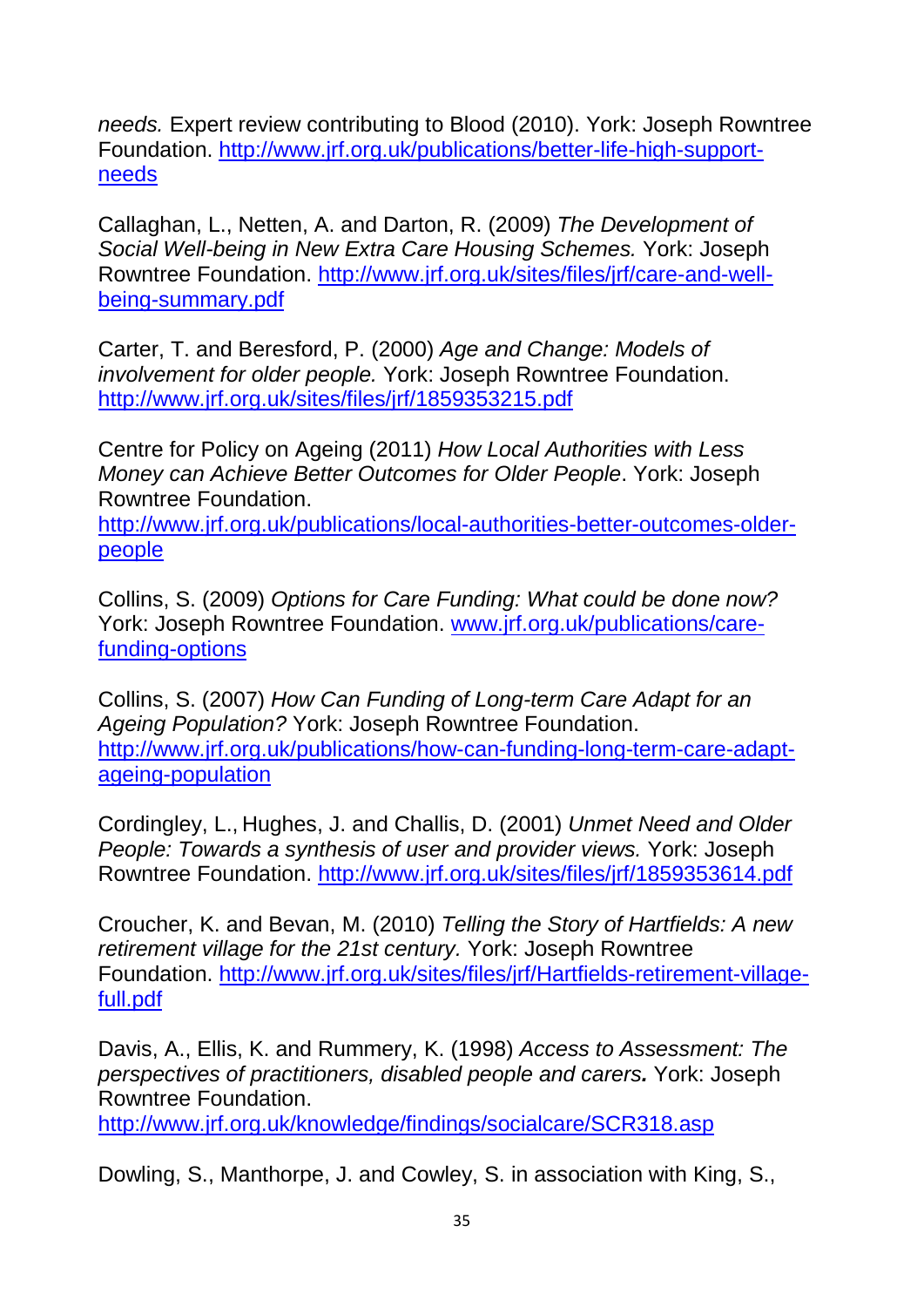Raymond,V., Perez, W. and Weinstein, P. (2006) *Person-centred Planning in Social Care: A scoping review*. York: Joseph Rowntree Foundation. <http://www.jrf.org.uk/sites/files/jrf/9781859354803.pdf>

Falkingham, J., Evandrou, M., McGowan, T., Bell, D. and Bowes, A. (2010) *Demographic Issues, Projections and Trends: Older people with high support needs in the UK.* York: Joseph Rowntree Foundation. <http://www.jrf.org.uk/publications/better-life-high-support-needs> (via ZIP file)

Fyson, R., Tarleton, B. and Ward, L. (2007) *The Impact of the Supporting People Programme on Adults with Learning Disabilities.* York: Joseph Rowntree Foundation. [http://www.jrf.org.uk/sites/files/jrf/2092-housing](http://www.jrf.org.uk/sites/files/jrf/2092-housing-support-learning%20difficulties.pdf)[support-learning%20difficulties.pdf](http://www.jrf.org.uk/sites/files/jrf/2092-housing-support-learning%20difficulties.pdf)

Garwood, S. (2010) *A Better Life for Older People with High Support Needs in Housing with Care*. York: Joseph Rowntree Foundation. <http://www.jrf.org.uk/publications/better-life-high-support-needs>

Glynn, M., Beresford, P., Bewley, C., Branfield, F., Butt, J., Croft, S., Datani Pitt, K., Fleming, J., Flynn, R., Patmore, C., Postle, K. and Turner, M. (2008) *Person-centred Support: What service users and practitioners say.* York: Joseph Rowntree Foundation. <http://www.jrf.org.uk/sites/files/jrf/2173-person-centred-support.pdf>

Godfrey M, Townsend J and Denby T (2004) *Building a good life for older people in local communities.* York: Joseph Rowntree Foundation. [http://www.jrf.org.uk/publications/building-good-life-older-people-local](http://www.jrf.org.uk/publications/building-good-life-older-people-local-communities)[communities](http://www.jrf.org.uk/publications/building-good-life-older-people-local-communities)

Godfrey, M. and Callaghan, G. (2001) *Exploring Unmet Need: The challenge of a user-centred response.* York: Joseph Rowntree Foundation.<http://www.jrf.org.uk/sites/files/jrf/1842631500.pdf>

HAPPI (2010) *Housing our Ageing Population Panel for Innovation*. Final recommendations. London: Homes and Communities Agency.

Hart, C., Shane, C., Spencer, K. and Still, A. (2007) *Our Lives, Our Communities: Promoting independence and inclusion for people with learning difficulties*. York: Joseph Rowntree Foundation. [http://www.jrf.org.uk/sites/files/jrf/2091-housing-support-learning](http://www.jrf.org.uk/sites/files/jrf/2091-housing-support-learning-difficulties.pdf)[difficulties.pdf](http://www.jrf.org.uk/sites/files/jrf/2091-housing-support-learning-difficulties.pdf)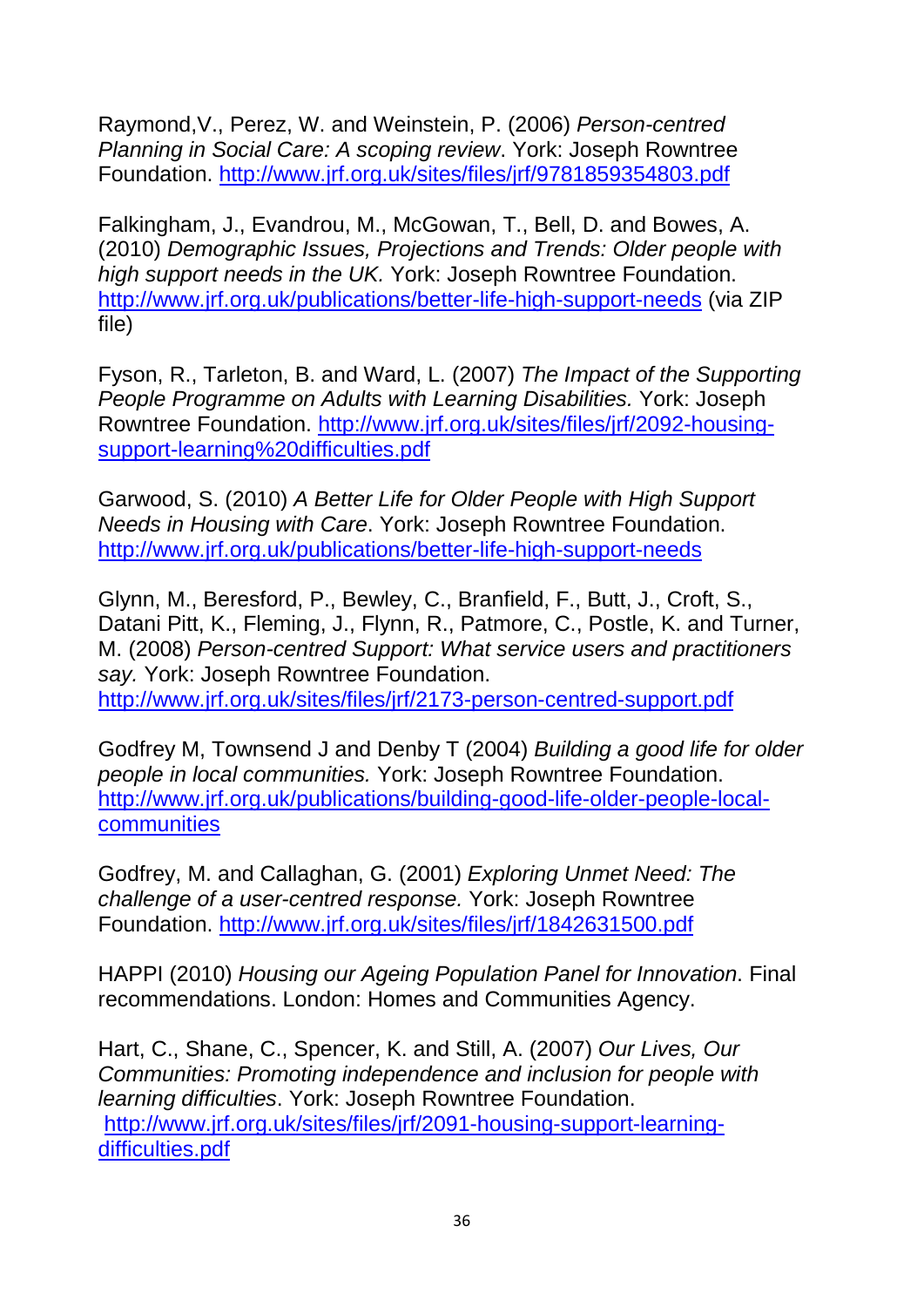Hill, K., Sutton, L. and Cox, L. (2009) *Managing Resources in Later Life: Older people's experience of change and continuity*. York: Joseph Rowntree Foundation. [http://www.jrf.org.uk/sites/files/jrf/older-people](http://www.jrf.org.uk/sites/files/jrf/older-people-resourcesFULL.pdf)[resourcesFULL.pdf](http://www.jrf.org.uk/sites/files/jrf/older-people-resourcesFULL.pdf) 

Hill, K. and Sutton, L. (2010) *Housing Transitions: Older peoples changing housing needs*. Loughborough: CRSP. [http://www.crsp.ac.uk/downloads/publications/rill/Housing\\_Transitions\\_Ol](http://www.crsp.ac.uk/downloads/publications/rill/Housing_Transitions_Older_People%27s_Changing_Housing_Needs_Sept_2010.pdf) [der\\_People%27s\\_Changing\\_Housing\\_Needs\\_Sept\\_2010.pdf](http://www.crsp.ac.uk/downloads/publications/rill/Housing_Transitions_Older_People%27s_Changing_Housing_Needs_Sept_2010.pdf)

Himmelweit, S. and Land, H. (2008) *Reducing Gender Inequalities to Create a Sustainable Care System.* York: Joseph Rowntree Foundation. [http://www.jrf.org.uk/publications/reducing-gender-inequalities-create](http://www.jrf.org.uk/publications/reducing-gender-inequalities-create-sustainable-care-system)[sustainable-care-system](http://www.jrf.org.uk/publications/reducing-gender-inequalities-create-sustainable-care-system) 

Hirsch, D. (2006) *Paying for Long-term Care: Moving forward.* York: Joseph Rowntree Foundation. [http://www.jrf.org.uk/sites/files/jrf/long-term](http://www.jrf.org.uk/sites/files/jrf/long-term-care-costings.pdf)[care-costings.pdf](http://www.jrf.org.uk/sites/files/jrf/long-term-care-costings.pdf)

Hirsch, D. and Spiers, P. (2010) *Funding Care: How can each generation pay its fair share?* York: Joseph Rowntree Foundation. [www.jrf.org.uk/sites/files/jrf/fairness-in-funding-care-summary.pdf](http://www.jrf.org.uk/sites/files/jrf/fairness-in-funding-care-summary.pdf)

Horton, C. (2009) *Creating a Stronger Information, Advice and Advocacy System for Older People.* York: Joseph Rowntree Foundation. [http://www.jrf.org.uk/sites/files/jrf/information-systems-for-older-people](http://www.jrf.org.uk/sites/files/jrf/information-systems-for-older-people-summary.pdf)[summary.pdf](http://www.jrf.org.uk/sites/files/jrf/information-systems-for-older-people-summary.pdf)

Innes, A., Macpherson, S. and McCabe, L. (2006) *Promoting Personcentred Care at the Front Line*. York: Joseph Rowntree Foundation <http://www.jrf.org.uk/sites/files/jrf/9781859354520.pdf>

Katz, J., Holland, C., Peace, S. and Taylor, E . (forthcoming) *Older People with High Support Needs: Their aspirations for a better life.* York: Joseph Rowntree Foundation.

Keen, J. and Bell, D. (2009) *Identifying a Fairer System for Funding Adult Social Care.* York: Joseph Rowntree Foundation. [www.jrf.org.uk/sites/files/jrf/fairer-funding-adult-social-care.pdf](http://www.jrf.org.uk/sites/files/jrf/fairer-funding-adult-social-care.pdf)

Keen, J. (2008) *Does Anyone Care about Fairness in Adult Social Care*? York: Joseph Rowntree Foundation. [www.jrf.org.uk/sites/files/jrf/2292.pdf](http://www.jrf.org.uk/sites/files/jrf/2292.pdf)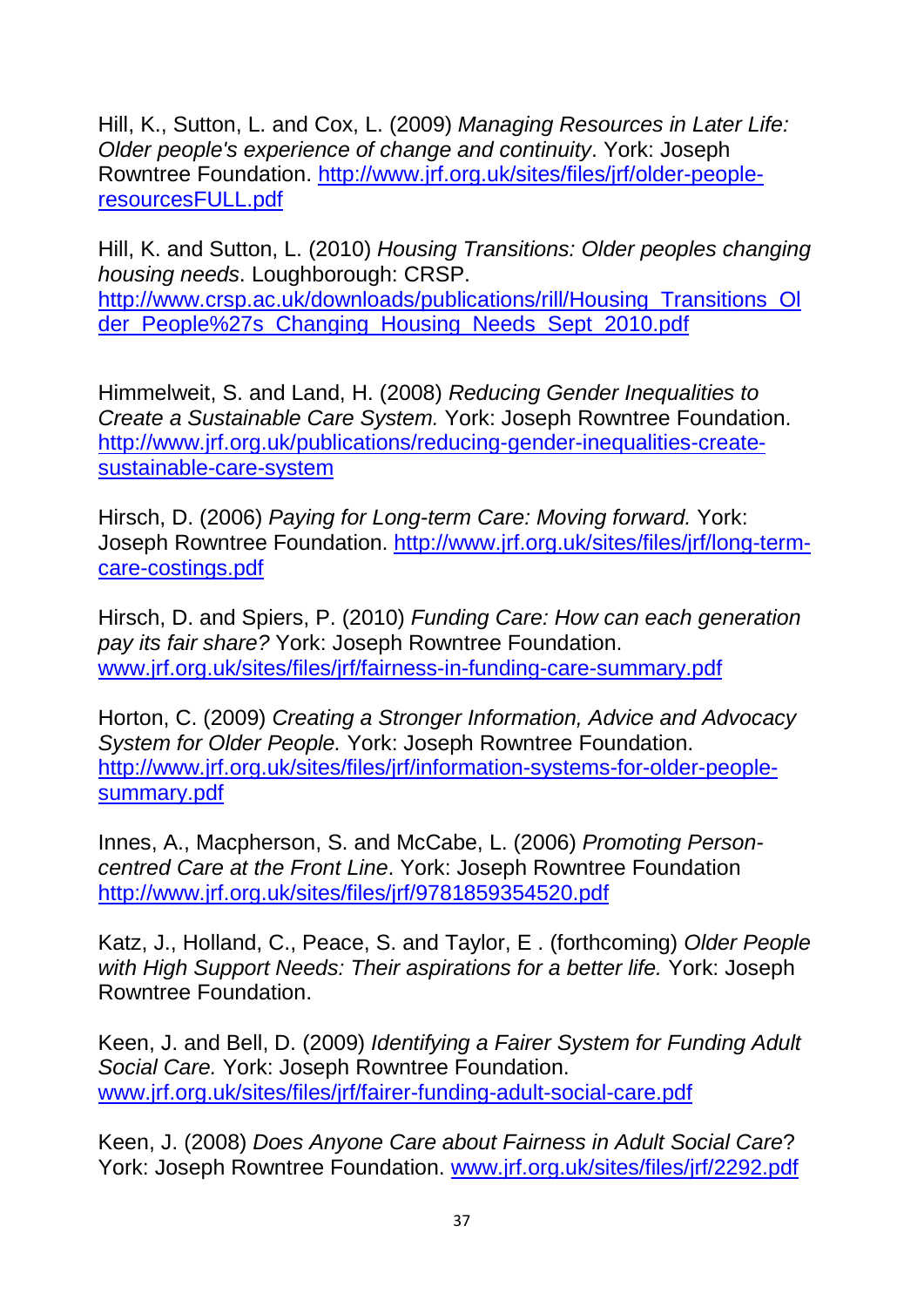Kerr, D., Cunningham, C. and Wilkinson, H. (2006) *Pain Management for People with Learning Difficulties and Dementia*. York: Joseph Rowntree Foundation.

[http://www.jrf.org.uk/publications/pain-management-older-people-with](http://www.jrf.org.uk/publications/pain-management-older-people-with-learning-difficulties-and-dementia)[learning-difficulties-and-dementia](http://www.jrf.org.uk/publications/pain-management-older-people-with-learning-difficulties-and-dementia)

Manthorp, C. (2010) *Innovation and Better Lives for Older People with High Support Needs: International good practice.* York: Joseph Rowntree Foundation. [http://www.jrf.org.uk/publications/better-life-high-support](http://www.jrf.org.uk/publications/better-life-high-support-needs)[needs](http://www.jrf.org.uk/publications/better-life-high-support-needs) (Follow the link to the ZIP file)

Mauger, S., Deuchars, G., Sexton, S. and Schehrer, S. (2010) *Involving Users in Commissioning Local Services.* York: Joseph Rowntree Foundation.

<http://www.jrf.org.uk/publications/users-local-services>

Mooney, A., Statham, J. and Simon, A. (2002) *Informal Care and Work After Fifty.* York: Joseph Rowntree Foundation. <http://www.jrf.org.uk/publications/informal-care-and-work-after-fifty>

Morris, Jenny (1999) *Transition to adulthood for young disabled people with complex health and support needs*. York: Joseph Rowntree Foundation. <http://www.jrf.org.uk/knowledge/findings/socialcare/919.asp> (findings)

Morris, J. (2002) *Moving into Adulthood: Young disabled people moving into adulthood.* York: Joseph Rowntree Foundation. <http://www.jrf.org.uk/sites/files/jrf/512.pdf>

Morris, J. (2003) *Supporting Disabled Adults in their Parenting Role*. York: Joseph Rowntree Foundation. <http://www.jrf.org.uk/sites/files/jrf/963.pdf> (findings)

Morris, J. (2004) *Services for People with Physical Impairments and Mental Health Support Needs*. York: Joseph Rowntree Foundation. <http://www.jrf.org.uk/knowledge/findings/socialcare/574.asp> (report)

Murphy, J., Oliver, T. and Cox, S. (2010) *Talking Mats Help Involve People with Dementia and their Carers in Decision Making.* York: Joseph Rowntree Foundation. [http://www.jrf.org.uk/sites/files/jrf/Talking-Mats-and](http://www.jrf.org.uk/sites/files/jrf/Talking-Mats-and-decision-making-summary.pdf)[decision-making-summary.pdf](http://www.jrf.org.uk/sites/files/jrf/Talking-Mats-and-decision-making-summary.pdf)

Olsen, R. and Tyers, H. (2004). *Supporting Disabled Adults as Parents.*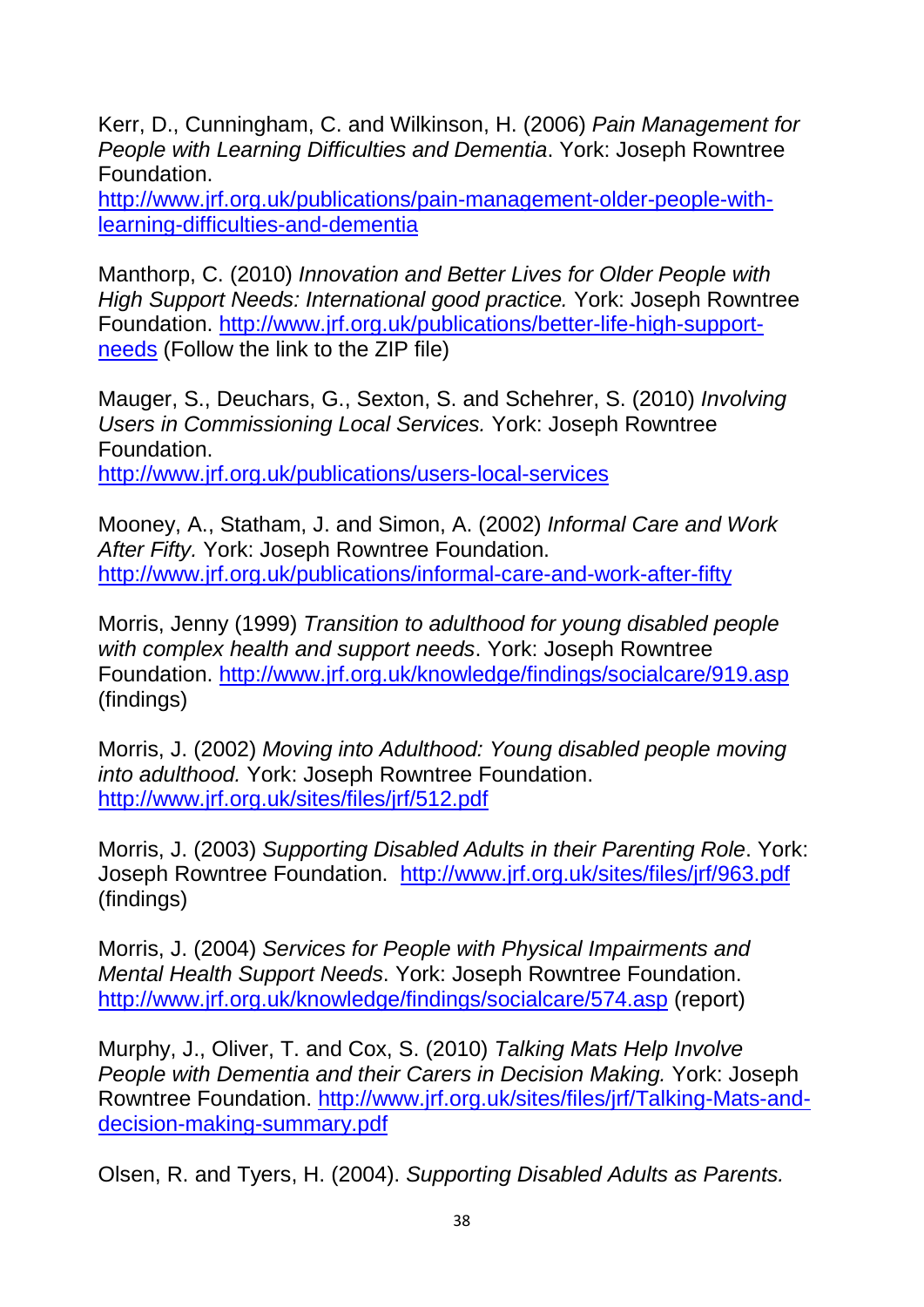York: Joseph Rowntree Foundation. <http://www.jrf.org.uk/sites/files/jrf/n34.pdf>

Older People's Steering Group (2004) *Older People Shaping Policy and Practice.* York: Joseph Rowntree Foundation. http://www.jrf.org.uk/system/files/1859352456.pdf

Parr, S. (2004) *Social Exclusion of People with Marked Communication Impairment Following Stroke.* York: Joseph Rowntree Foundation. http://www.jrf.org.uk/sites/files/jrf/814.pdf

Phillips, J., Bernard, M. and Chittenden, M. (2002) *The Experiences of Working Carers of Older Adults.* York: Joseph Rowntree Foundation. <http://www.jrf.org.uk/sites/files/jrf/jr119-work-carers-adults.pdf>

Power, L., Bell, M. and Freemantle, I. (2010) *A National Study of People Ageing and HIV (50 Plus).* York: Joseph Rowntree Foundation. <http://www.jrf.org.uk/sites/files/jrf/living-with-HIV-full.pdf>

Pritchard, J. (2000) *The Needs of Older Women: Services for victims of elder abuse and other abuse* .York: Joseph Rowntree Foundation <http://www.jrf.org.uk/knowledge/findings/socialcare/5100.asp>

Pritchard ,J. (2002) *Male Victims of Elder Abuse: Their experiences and needs*. York: Joseph Rowntree Foundation <http://www.jrf.org.uk/knowledge/findings/socialcare/362.asp>

Quinn, A., Snowling, A. and Denicolo, P. (2003) *Older People's Views on Information, Advice and Advocacy.* York: Joseph Rowntree Foundation. <http://www.jrf.org.uk/sites/files/jrf/623.pdf>

Raynes, N., Clark, H. and Beecham, J. (2006) *The Report of the Older People's Inquiry into 'That Bit of Help'.* York: Joseph Rowntree Foundation. <http://www.jrf.org.uk/sites/files/jrf/9781859354612.pdf>

Reed, J. (2006) *Older People 'Getting Things Done': Involvement in policy and planning initiatives*. York: Joseph Rowntree Foundation. <http://www.jrf.org.uk/sites/files/jrf/9781859354575.pdf>

Salway, S., Platt, L., Chowbey, P., Harriss, K. and Bayliss, E. (2007) L*ong-term Ill-Health, Poverty and Ethnicity.* York: Joseph Rowntree Foundation.

<http://www.jrf.org.uk/publications/long-term-ill-health-poverty-and-ethnicity>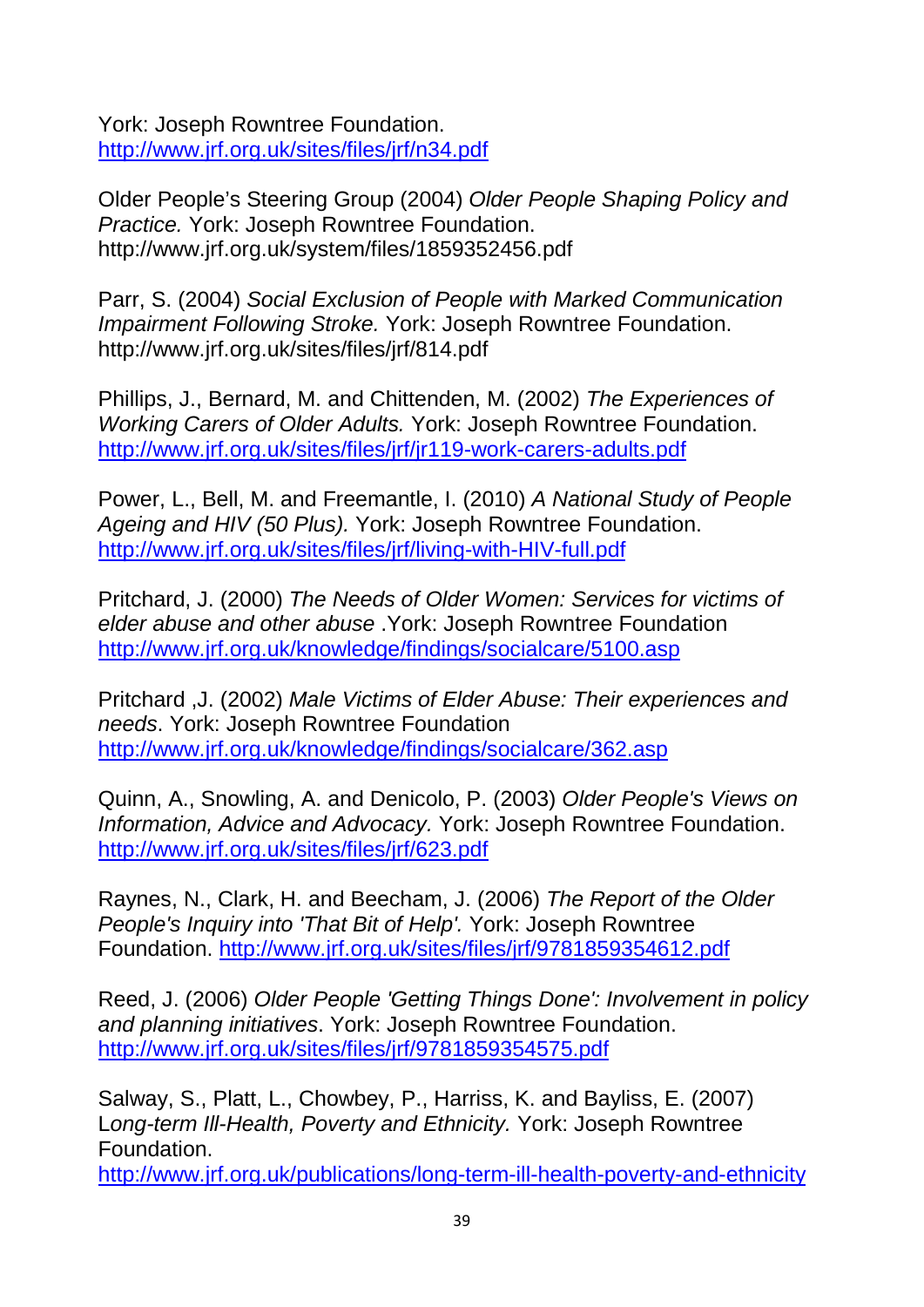Smith, C. and Cavill, M. (2010) *Shaping Public Spending Priorities for Adult Social Care*. York: Joseph Rowntree Foundation. <http://www.jrf.org.uk/publications/spending-priorities-adult-social-care>

Stein, M. (2005) *Resilience and Young People Leaving Care*. York: Joseph Rowntree Foundation. <http://www.jrf.org.uk/sites/files/jrf/185935369x.pdf>

Stone, E. and Wood, C. (2010) *A Funding Settlement That Works for People, Not Services.* York: Joseph Rowntree Foundation. <http://www.jrf.org.uk/publications/funding-settlement-people-not-services>

Terry, R .and Gibson, R. (2010) *Can Equity Release Help Older Homeowners Improve Their Quality of Life?* York: Joseph Rowntree Foundation. <http://www.jrf.org.uk/sites/files/jrf/equity-release-plans-summary.pdf>

Turner, M ,. Brough, P. and Williams-Findlay, R. B. (2003) *Issues Raised by Users on the Future of Welfare, Rights and Support*. York: Joseph Rowntree Foundation. [www.jrf.org.uk/sites/files/jrf/683.pdf](http://www.jrf.org.uk/sites/files/jrf/683.pdf)

Turner, M.(2003) *Shaping Our Lives – From Outset to Outcome: What people think of the social care services they use.* York: Joseph Rowntree Foundation.<http://www.jrf.org.uk/sites/files/jrf/185935114x.pdf>

Universities of Warwick, West of England and York (2008) *Improving Care in Residential Care Homes: A literature review.* York: Joseph Rowntree Foundation.

[http://www.jrf.org.uk/publications/improving-care-residential-care-homes](http://www.jrf.org.uk/publications/improving-care-residential-care-homes-literature-review)[literature-review](http://www.jrf.org.uk/publications/improving-care-residential-care-homes-literature-review)

Walker, C. and Walker, A. (1998) *People with Learning Difficulties and Their Ageing Family Carers.* York: Joseph Rowntree Foundation. <http://www.jrf.org.uk/sites/files/jrf/scr078.pdf>

Watson, L. (1997) *Making Housing and Community Care Work.* York: Joseph Rowntree Foundation <http://www.jrf.org.uk/knowledge/findings/foundations/3.asp> (findings)

Watchman, K., Kerr, D. and Wilkinson, H. (2010) *Supporting Derek: A new resource for staff working with people who have a learning difficulty and dementia.* York: Joseph Rowntree Foundation. <http://www.jrf.org.uk/publications/supporting-derek>